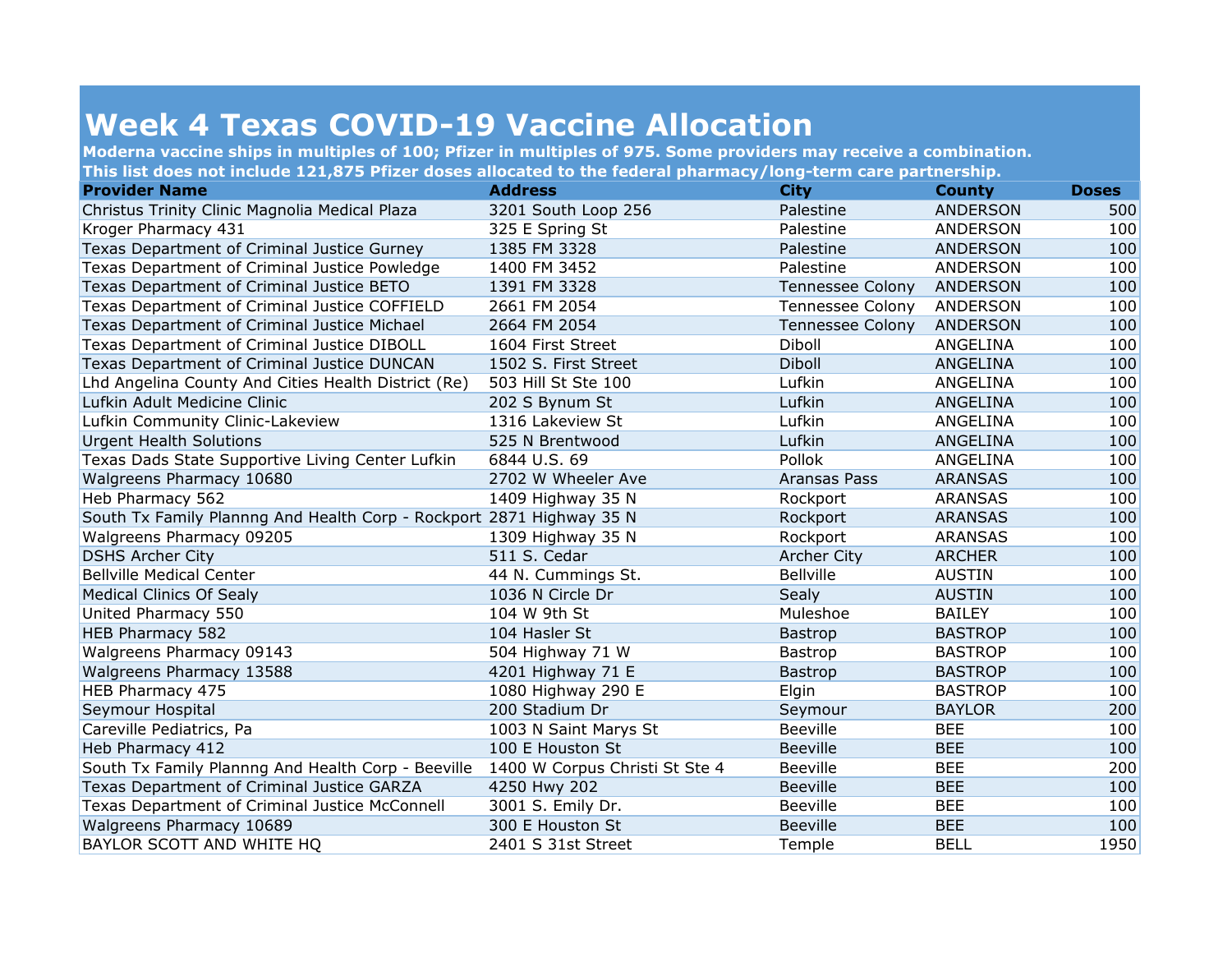| Kyle Communicare Health Center                 | 2810 Dacy Ln                 | Kyle         | <b>BEXAR</b>    | 500 |
|------------------------------------------------|------------------------------|--------------|-----------------|-----|
| 15RX Pharmacy-2                                | 11212 State Hwy 151, Plaza-2 | San Antonio  | <b>BEXAR</b>    | 100 |
| Arthur S Hernandez Md                          | 88 Briggs St                 | San Antonio  | <b>BEXAR</b>    | 100 |
| Christus Santa Rosa Medical Center             | 2827 Babcock Rd              | San Antonio  | <b>BEXAR</b>    | 975 |
| Gruesbeck Medical Clinic Cable Ranch Rd        | 1415 Cable Ranch Rd          | San Antonio  | <b>BEXAR</b>    | 100 |
| Kindred Hospital San Antonio                   | 3636 Medical                 | San Antonio  | <b>BEXAR</b>    | 100 |
| Legends Pharmacy                               | 6601 Blanco Rd               | San Antonio  | <b>BEXAR</b>    | 100 |
| Lung Diagnostics                               | 4410 Medical Dr              | San Antonio  | <b>BEXAR</b>    | 100 |
| Magenta Health                                 | 17238 Bulverde Road          | San Antonio  | <b>BEXAR</b>    | 100 |
| Mission Trail Baptist Hospital                 | 3333 Research Plz            | San Antonio  | <b>BEXAR</b>    | 300 |
| Northeast Pediatric Assoc                      | 18707 Hardy Oak Blvd Ste 225 | San Antonio  | <b>BEXAR</b>    | 100 |
| Sage Medicine, Pa                              | 4315 Moonlight Way           | San Antonio  | <b>BEXAR</b>    | 100 |
| Steven A Davis MD, PA                          | 7810 Louis Pasteur           | San Antonio  | <b>BEXAR</b>    | 200 |
| Stone Oak Family Doctors, PA                   | 700 E. Sonterra Blvd         | San Antonio  | <b>BEXAR</b>    | 100 |
| <b>Surgical Arts Center</b>                    | 6501 Blanco Rd               | San Antonio  | <b>BEXAR</b>    | 100 |
| Texas Department of Criminal Justice DOMINGUEZ | 6535 Cagnon Rd               | San Antonio  | <b>BEXAR</b>    | 100 |
| <b>Texas MedClinic</b>                         | 13722 Embassy Row            | San Antonio  | <b>BEXAR</b>    | 100 |
| The Emergency Clinic at the Pearl              | 2015 Broadway St.            | San Antonio  | <b>BEXAR</b>    | 100 |
| The San Antonio Orthopaedic Group              | 400 Concord Plaza Dr Ste 300 | San Antonio  | <b>BEXAR</b>    | 100 |
| The University of Texas at San Antonio         | One UTSA Circle              | San Antonio  | <b>BEXAR</b>    | 100 |
| Uhs Harlandale Clinic                          | 834 W Southcross Blvd Ste 1  | San Antonio  | <b>BEXAR</b>    | 100 |
| <b>Uhs Hilliard Center</b>                     | 919 Locke St                 | San Antonio  | <b>BEXAR</b>    | 200 |
| Uhs Kenwood Clinic                             | 302 Dora St                  | San Antonio  | <b>BEXAR</b>    | 100 |
| Uhs North                                      | 302 W Rector St              | San Antonio  | <b>BEXAR</b>    | 200 |
| Uhs Rbg Pedi 1st Floor                         | 903 W Martin St              | San Antonio  | <b>BEXAR</b>    | 300 |
| Uhs S. Flores Clinic                           | 7902 S Flores St             | San Antonio  | <b>BEXAR</b>    | 100 |
| Uhs Southwest                                  | 2121 Sw 36th St              | San Antonio  | <b>BEXAR</b>    | 100 |
| Uhs Southwest School Based Clinic              | 11914 Dragon Ln              | San Antonio  | <b>BEXAR</b>    | 100 |
| Uhs Zarzamora Clinic                           | 4503 S Zarzamora St          | San Antonio  | <b>BEXAR</b>    | 100 |
| University Health System - Inpatient           | 4502 Medical Dr              | San Antonio  | <b>BEXAR</b>    | 975 |
| Walgreens Pharmacy 15461                       | 1560 Bandera Rd              | San Antonio  | <b>BEXAR</b>    | 100 |
| Wellmed Management                             | 6157 NW Loop 410             | San Antonio  | <b>BEXAR</b>    | 200 |
| North Blanco County Ems                        | 105 Bill Watson Dr           | Johnson City | <b>BLANCO</b>   | 300 |
| Brookshires Pharmacy 92                        | 900 Fm 3220                  | Clifton      | <b>BOSQUE</b>   | 100 |
| <b>Clifton Medical Clinic</b>                  | 201 Posey Ave                | Clifton      | <b>BOSQUE</b>   | 500 |
| Brookshires Pharmacy 100                       | 9295 Hwy 6                   | Meridian     | <b>BOSQUE</b>   | 100 |
| Texas Department of Criminal Justice Telford   | 3899 State Hwy 98            | New Boston   | <b>BOWIE</b>    | 100 |
| Lhd Texarkana-Bowie Co Fam Hlth Cntr (Re)      | 902 W 12th St                | Texarkana    | <b>BOWIE</b>    | 100 |
| Kroger Pharmacy 321                            | 3100 Hwy 35                  | Alvin        | <b>BRAZORIA</b> | 100 |
| Walgreens Pharmacy 04113                       | 1620 S Gordon St             | Alvin        | <b>BRAZORIA</b> | 100 |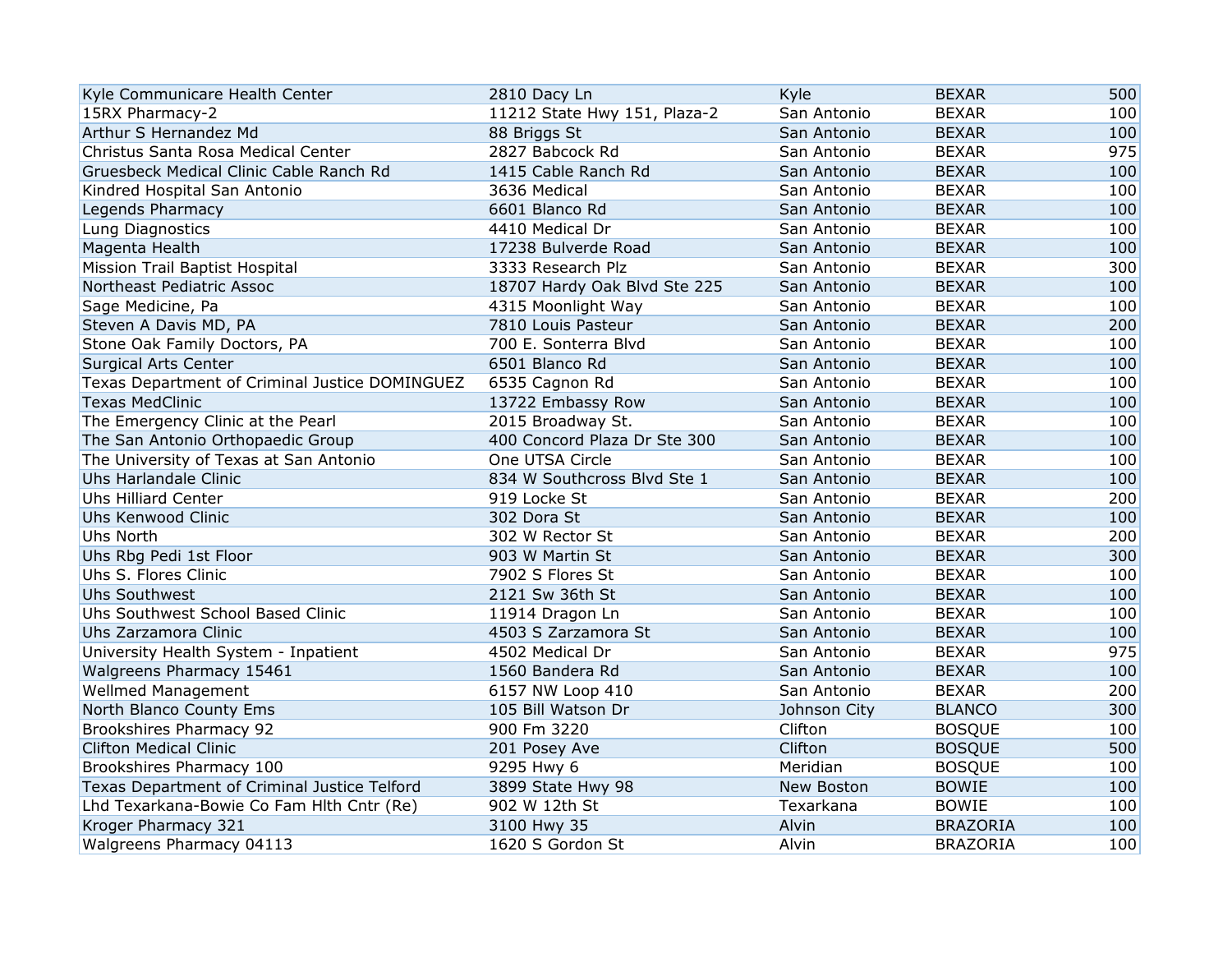| Women's And Children's Health Center-061736                                     | 218 E House St                | Alvin                  | <b>BRAZORIA</b> | 100 |
|---------------------------------------------------------------------------------|-------------------------------|------------------------|-----------------|-----|
| Brazoria County Health Department                                               | 434 E Mulberry St             | Angleton               | <b>BRAZORIA</b> | 100 |
| Kroger Pharmacy 256                                                             | 1804 N Velasco St             | Angleton               | <b>BRAZORIA</b> | 100 |
| Next Level Urgent Care Brazoria                                                 | 20799 County Road 171         | Angleton               | <b>BRAZORIA</b> | 200 |
| Walgreens Pharmacy 04373                                                        | 1001 Loop 274                 | Angleton               | <b>BRAZORIA</b> | 100 |
| Kroger Pharmacy 149                                                             | 800 N Dixie Dr                | Clute                  | <b>BRAZORIA</b> | 100 |
| Walgreens Pharmacy 04100                                                        | 51 Dixie Dr                   | Clute                  | <b>BRAZORIA</b> | 100 |
| Brazoria County Health Department-Lake Jackson                                  | 202 Peach St                  | Lake Jackson           | <b>BRAZORIA</b> | 100 |
| HEB Pharmacy 707                                                                | 97 Oyster Creek Dr            | Lake Jackson           | <b>BRAZORIA</b> | 100 |
| Legal Dealers Llc, The Medicine Shoppe Pharmacy 12!109 Abner Jackson Pkwy Ste B |                               | Lake Jackson           | <b>BRAZORIA</b> | 100 |
| Prestige Medical P.A                                                            | 3945 County Road 58           | Manvel                 | <b>BRAZORIA</b> | 100 |
| HEB Pharmacy 63                                                                 | 2805 Business Center Dr.      | Pearland               | <b>BRAZORIA</b> | 100 |
| Kroger Pharmacy 343                                                             | 8323 Broadway St              | Pearland               | <b>BRAZORIA</b> | 100 |
| Pearland Family Health Center-061819                                            | 2552 Broadway St # 102        | Pearland               | <b>BRAZORIA</b> | 100 |
| Randalls Pharmacy 1858                                                          | 10228 Broadway                | Pearland               | <b>BRAZORIA</b> | 100 |
| Walgreens Pharmacy 07459                                                        | 1515 Broadway                 | Pearland               | <b>BRAZORIA</b> | 100 |
| Texas Department of Criminal Justice DARRINGTON                                 | 59 Darrington Rd              | Rosharon               | <b>BRAZORIA</b> | 100 |
| Texas Department of Criminal Justice Ramsey 1                                   | 1100 FM655                    | Rosharon               | <b>BRAZORIA</b> | 100 |
| Texas Department of Criminal Justice Stringfellow                               | 1200 FM 655                   | Rosharon               | <b>BRAZORIA</b> | 100 |
| Texas Department of Criminal Justice Terrell                                    | 1300 FM 655                   | Rosharon               | <b>BRAZORIA</b> | 100 |
| Walgreens Pharmacy 12052                                                        | 100 E Brazos Ave              | West Columbia          | <b>BRAZORIA</b> | 100 |
| Brazos County Health And Wellness                                               | 300 E Wm J Bryan Pkwy Ste 200 | <b>Bryan</b>           | <b>BRAZOS</b>   | 100 |
| Bryan Family Medicine Clinic                                                    | 2709 Osler Blvd               | <b>Bryan</b>           | <b>BRAZOS</b>   | 100 |
| Chi St Joseph Primary Austins Colony                                            | 2410 Boonville Rd             | Bryan                  | <b>BRAZOS</b>   | 300 |
| Chi St Joseph Primary Care 29th                                                 | 2210 E 29th St                | <b>Bryan</b>           | <b>BRAZOS</b>   | 200 |
| Chi St Joseph Primary Care University Dr                                        | 3201 University Dr E Ste 425  | Bryan                  | <b>BRAZOS</b>   | 200 |
| Chi St Joseph Prmry Care W Villa Maria                                          | 1612 W Villa Maria Rd Ste 130 | <b>Bryan</b>           | <b>BRAZOS</b>   | 100 |
| <b>Health Point Bcs</b>                                                         | 3370 S Texas Ave              | <b>Bryan</b>           | <b>BRAZOS</b>   | 100 |
| <b>Healthpoint Memorial</b>                                                     | 1301 Memorial Drive           | <b>Bryan</b>           | <b>BRAZOS</b>   | 100 |
| Kroger Pharmacy 383                                                             | 2303 Boonville Rd             | <b>Bryan</b>           | <b>BRAZOS</b>   | 100 |
| <b>Healthpoint Abc</b>                                                          | 1602 Rock Prairie Rd          | <b>College Station</b> | <b>BRAZOS</b>   | 100 |
| Kroger Pharmacy 361                                                             | 3535 Longmire Dr              | <b>College Station</b> | <b>BRAZOS</b>   | 100 |
| Cogdell Clinic Briscoe County                                                   | 701 Commerce St               | Silverton              | <b>BRISCOE</b>  | 100 |
| HEB Pharmacy 200                                                                | 800 S Saint Marys St          | Falfurrias             | <b>BROOKS</b>   | 100 |
| Lhd Brownwood-Brown County Health Department (R 510 E Lee St                    |                               | Brownwood              | <b>BROWN</b>    | 100 |
| Walgreens Pharmacy 11926                                                        | 200 W Commerce St             | Brownwood              | <b>BROWN</b>    | 100 |
| Ascension Seton Highland Lakes Burnet Clinic                                    | 200 John W Hoover Pkwy        | <b>Burnet</b>          | <b>BURNET</b>   | 100 |
| <b>Atkins Express Pharmacy</b>                                                  | 2607 Hwy 281 N                | Marble Falls           | <b>BURNET</b>   | 100 |
| Heb Pharmacy 445                                                                | 403 S Colorado St             | Lockhart               | <b>CALDWELL</b> | 100 |
| Walgreens Pharmacy 11131                                                        | 200 S Colorado St             | Lockhart               | CALDWELL        | 100 |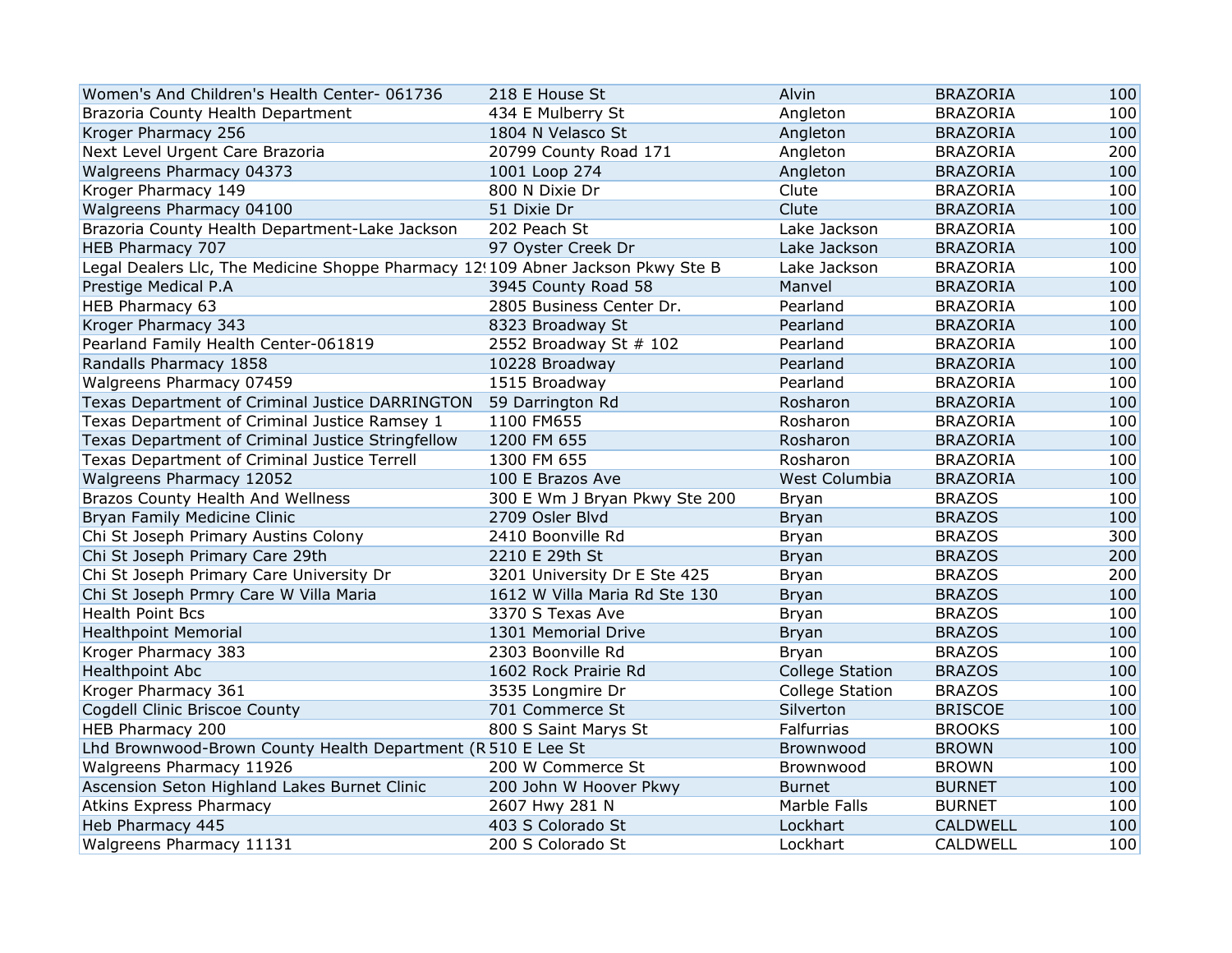| DIsmukesRx, LLC                             | 511 East Davis Street     | Luling             | <b>CALDWELL</b>  | 100  |
|---------------------------------------------|---------------------------|--------------------|------------------|------|
| Memorial Medical Clinic - Port Lavaca       | 1016 N. Virgnia           | Port Lavaca        | <b>CALHOUN</b>   | 100  |
| Resourcecare Clinic Clyde                   | 1712 N Access Rd          | Clyde              | <b>CALLAHAN</b>  | 100  |
| Brownsville Community Health Center         | 191 E. Price Rd           | Brownsville        | <b>CAMERON</b>   | 100  |
| Carlos Rosas MD PA                          | 704 Paredes Line Rd Ste A | <b>Brownsville</b> | <b>CAMERON</b>   | 100  |
| Jk Family Clinic                            | 2886 West Altongloor      | Brownsville        | <b>CAMERON</b>   | 100  |
| M And M Adult Clinic                        | 4365 S. Expressway 77/83  | <b>Brownsville</b> | <b>CAMERON</b>   | 100  |
| S Texas Cancer Ctr Brownsville              | 2150 N Expressway 83      | Brownsville        | <b>CAMERON</b>   | 100  |
| UTHealth RGV AHEC Primary Care At Bob Clark | 9901 California Rd.       | <b>Brownsville</b> | <b>CAMERON</b>   | 100  |
| Valley Doctors Clinic Of Brownsville, Pllc  | 2300 Central Blvd         | Brownsville        | <b>CAMERON</b>   | 100  |
| Ccdhhs Harlingen Nursing Office             | 711 N L St                | Harlingen          | <b>CAMERON</b>   | 1000 |
| DIANA LOZANO MD PA                          | 5505 S Expressway 77      | Harlingen          | <b>CAMERON</b>   | 100  |
| Friendly Neighborhood Health Clinic Pllc    | 617 E Loop 499            | Harlingen          | <b>CAMERON</b>   | 200  |
| Rio Grande State Center                     | 1401 S Rangerville Rd     | Harlingen          | <b>CAMERON</b>   | 100  |
| S Texas Cancer Ctr Harlingen                | 2121 Pease St Ste         | Harlingen          | <b>CAMERON</b>   | 100  |
| Salinas Pharmacy                            | 1022 South F St.          | Harlingen          | <b>CAMERON</b>   | 100  |
| Los Fresnos Pharmacy                        | 810 W. Ocean Blvd         | Los Fresnos        | <b>CAMERON</b>   | 100  |
| Father Joseph Obrien Health Clinic          | 142 Champion Ave          | Port Isabel        | CAMERON          | 100  |
| Salinas Pharmacy Inc                        | 500 N Sam Houston Blvd    | San Benito         | <b>CAMERON</b>   | 100  |
| CHAMBERS COUNTY HEALTH DEPT ANAHUAC         | 102 AIRPORT RD            | Anahuac            | <b>CHAMBERS</b>  | 300  |
| West Chambers Medical Clinic                | 9825 Eagle Dr             | Baytown            | <b>CHAMBERS</b>  | 100  |
| <b>Riceland Medical Center</b>              | 538 Broadway Ste 1        | Winnie             | <b>CHAMBERS</b>  | 500  |
| LHD Cherokee County Health Department (RE)  | 803 College Ave           | Jacksonville       | <b>CHEROKEE</b>  | 200  |
| Fox Rural Health Clinic                     | 1001 Us Highway 83 N      | Childress          | <b>CHILDRESS</b> | 200  |
| United Pharmacy 518                         | 2105 Avenue F Nw          | Childress          | <b>CHILDRESS</b> | 100  |
| Clay County Memorial Hospital               | 310 W South St            | Henrietta          | <b>CLAY</b>      | 100  |
| <b>OWL DRUG STORE</b>                       | 312 COMMERCIAL            | Coleman            | <b>COLEMAN</b>   | 200  |
| Allen Fire Department                       | 310 Century Pkwy          | Allen              | <b>COLLIN</b>    | 300  |
| Kroger Pharmacy 544                         | 1212 E Bethany Dr         | Allen              | <b>COLLIN</b>    | 100  |
| Kroger Pharmacy 548                         | 1210 N Greenville Ave     | Allen              | <b>COLLIN</b>    | 100  |
| Market Street Pharmacy 563                  | 985 W Bethany Dr          | Allen              | <b>COLLIN</b>    | 100  |
| Tom Thumb Pharmacy 3579                     | 900 W Mcdermott Dr        | Allen              | <b>COLLIN</b>    | 100  |
| Walgreens Pharmacy 04787                    | 1226 W Mcdermott Dr       | Allen              | <b>COLLIN</b>    | 100  |
| Walgreens Pharmacy 04860                    | 510 E Main St             | Allen              | <b>COLLIN</b>    | 100  |
| Brookshires Pharmacy 131                    | 1325 W White St           | Anna               | <b>COLLIN</b>    | 100  |
| Brookshires Pharmacy 73                     | 675 E Sunset Blvd         | Celina             | COLLIN           | 100  |
| Celina Drug                                 | 701 N Preston Rd Ste 210  | Celina             | <b>COLLIN</b>    | 100  |
| Tom Thumb Pharmacy 3582                     | 18212 Preston Rd          | <b>Dallas</b>      | <b>COLLIN</b>    | 100  |
| Walgreens Pharmacy 05710                    | 18410 Preston Rd          | <b>Dallas</b>      | <b>COLLIN</b>    | 100  |
| Brookshires Pharmacy 79                     | 1705 W Audie Murphy Pkwy  | Farmersville       | <b>COLLIN</b>    | 100  |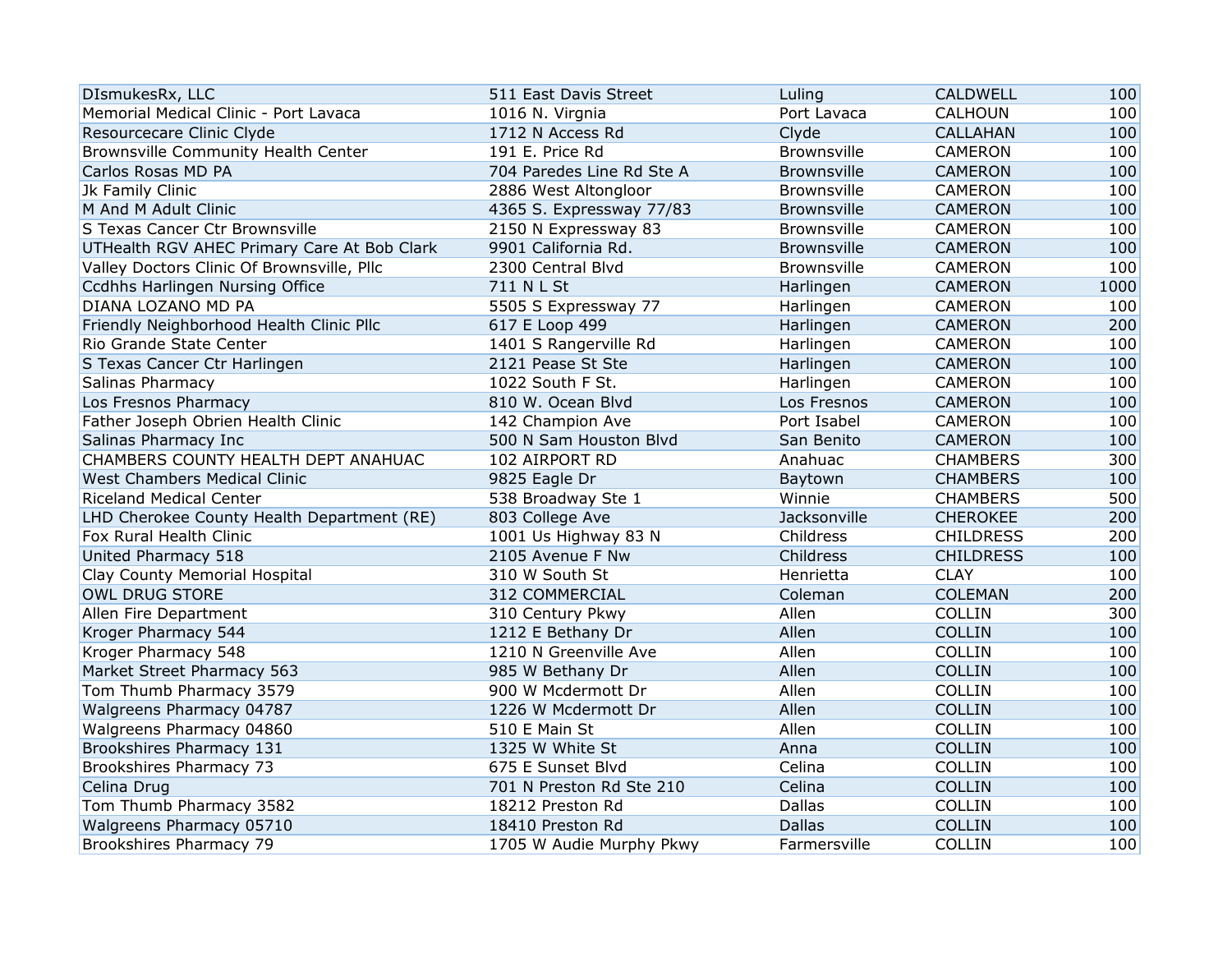| Centennial ASC, LLC                      | 4401 Coit Road                | Frisco               | <b>COLLIN</b>   | 100 |
|------------------------------------------|-------------------------------|----------------------|-----------------|-----|
| Kroger Pharmacy 546                      | 4851 Legacy Drive             | Frisco               | COLLIN          | 100 |
| Market Street Pharmacy 685               | 4268 Legacy Dr                | Frisco               | <b>COLLIN</b>   | 100 |
| Tom Thumb Pharmacy 2581                  | 4848 Preston Rd               | Frisco               | COLLIN          | 100 |
| United Market St Pharmacy 562            | 11999 Dallas Pkwy             | Frisco               | <b>COLLIN</b>   | 100 |
| Walgreens Pharmacy 04786                 | 5049 Preston Rd               | Frisco               | <b>COLLIN</b>   | 100 |
| <b>BERG &amp; MINIGUTTI PLLC</b>         | 8000 ELDORADO PKWY            | McKinney             | <b>COLLIN</b>   | 200 |
| Healthcare Associates of Irving, LLP     | 2760 Virginia Pkwy            | McKinney             | COLLIN          | 200 |
| Kroger Pharmacy 488                      | 1707 W University Dr          | McKinney             | <b>COLLIN</b>   | 100 |
| Kroger Pharmacy 565                      | 1801 N Lake Forest Dr         | McKinney             | <b>COLLIN</b>   | 100 |
| Market Street Pharmacy 561               | 6100 Eldorado Pkwy            | McKinney             | <b>COLLIN</b>   | 100 |
| Mckinney Isd                             | 1 Duvall St                   | McKinney             | COLLIN          | 100 |
| Methodist McKinney Hospital              | 8000 W. Eldorado Pkwy         | McKinney             | <b>COLLIN</b>   | 200 |
| Tom Thumb Pharmacy 0296                  | 6800 W Virginia Parkway       | McKinney             | COLLIN          | 100 |
| Walgreens Pharmacy 04663                 | 3001 Eldorado Pkwy            | McKinney             | <b>COLLIN</b>   | 100 |
| Walgreens Pharmacy 09908                 | 1651 W Univeristy Dr          | McKinney             | COLLIN          | 100 |
| Kindred Wellbridge Plano                 | 4301 MapleshadeLn             | Plano                | <b>COLLIN</b>   | 100 |
| Kroger Pharmacy 522                      | 7100 Independence Pkwy.       | Plano                | COLLIN          | 100 |
| Kroger Pharmacy 540                      | 3305 N. Dallas Parkway        | Plano                | <b>COLLIN</b>   | 100 |
| Market Street Pharmacy 566               | 1929 Preston Rd               | Plano                | <b>COLLIN</b>   | 100 |
| Tom Thumb Pharmacy 1788                  | 7801 Alma                     | Plano                | <b>COLLIN</b>   | 100 |
| Tom Thumb Pharmacy 2554                  | 3100 Independence Parkway     | Plano                | <b>COLLIN</b>   | 100 |
| Tom Thumb Pharmacy 2595                  | 3945 Legacy Drive             | Plano                | <b>COLLIN</b>   | 100 |
| Tom Thumb Pharmacy 3645                  | 2200 14th St                  | Plano                | COLLIN          | 100 |
| Walgreens #21173                         | 1600 COIT RD                  | Plano                | <b>COLLIN</b>   | 100 |
| Walgreens Pharmacy 03911                 | 2001 Custer Rd                | Plano                | COLLIN          | 100 |
| Kroger Pharmacy 573                      | 1250 N. Preston Road          | Prosper              | <b>COLLIN</b>   | 100 |
| Tom Thumb Pharmacy 3641                  | 3411 Custer Pkwy              | Richardson           | <b>COLLIN</b>   | 100 |
| Walgreens Pharmacy 06663                 | 4201 E Renner Rd              | Richardson           | <b>COLLIN</b>   | 100 |
| Kroger Pharmacy 578                      | 2608 W Fm 544                 | Wylie                | <b>COLLIN</b>   | 100 |
| Walgreens Pharmacy 06329                 | 720 W Kirby St                | Wylie                | <b>COLLIN</b>   | 100 |
| Columbus Community Hospital - Columbus 2 | 110 Shult Drive               | Columbus             | <b>COLORADO</b> | 200 |
| <b>DSHS Columbus Clinic</b>              | 1220 Bowie St                 | Columbus             | <b>COLORADO</b> | 100 |
| <b>Gruene Lake Medical</b>               | 948 Gruene Road               | New Braunfels        | <b>COMAL</b>    | 100 |
| New Braunfels Rural Health Clinic        | 705 Landa St Ste C            | <b>New Braunfels</b> | <b>COMAL</b>    | 200 |
| Resolute Health Hospital                 | 555 Creekside Crossing        | New Braunfels        | COMAL           | 200 |
| Mercy Wellness Clinic                    | 18568 Forty Six Pkwy Ste 1001 | Spring Branch        | <b>COMAL</b>    | 200 |
| Family 1st Care                          | 1615 Hospital Blvd Ste A      | Gainesville          | COOKE           | 500 |
| Gainesville State School                 | 1379 Fm 678                   | Gainesville          | <b>COOKE</b>    | 200 |
| North Texas Medical Center               | 1900 Hospital Blvd            | Gainesville          | COOKE           | 300 |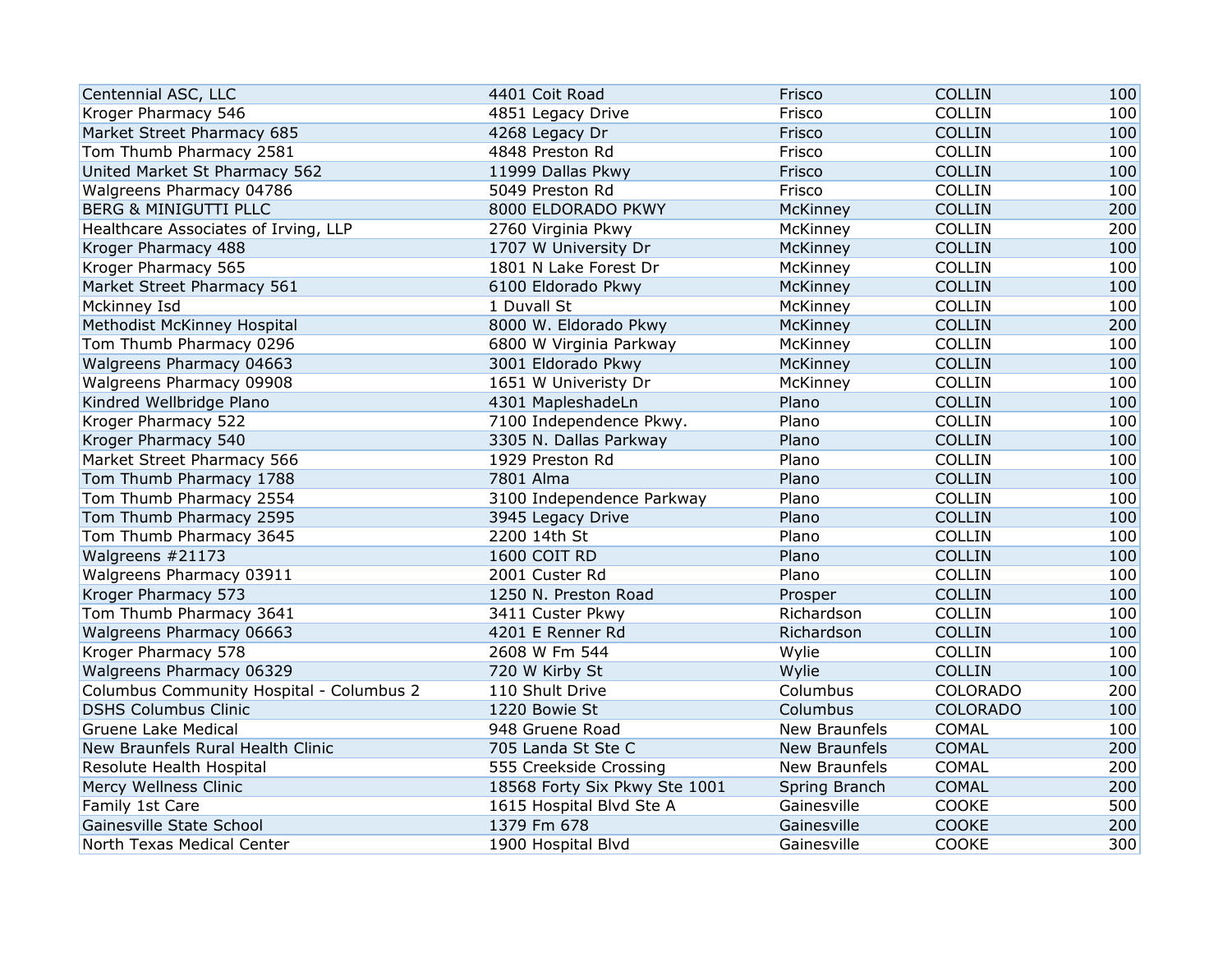| Tom Thumb Pharmacy 2557                          | 200 N Grand Ave                            | Gainesville          | <b>COOKE</b>   | 100  |
|--------------------------------------------------|--------------------------------------------|----------------------|----------------|------|
| Texas Department of Criminal Justice CRAIN       | 1401 Sate School Rd                        | Gatesville           | <b>CORYELL</b> | 100  |
| Texas Department of Criminal Justice Hughes      | 3201 FM 929                                | Gatesville           | <b>CORYELL</b> | 100  |
| Texas Department of Criminal Justice Mt. View    | 2305 Ransom Road                           | Gatesville           | <b>CORYELL</b> | 100  |
| Texas Department of Criminal Justice Murray      | 1916 N. Hwy 36 Bypass                      | Gatesville           | <b>CORYELL</b> | 100  |
| Kroger Pharmacy 870                              | 3770 Belt Line Rd                          | Addison              | <b>DALLAS</b>  | 100  |
| Tom Thumb Pharmacy 2643                          | 14280 Marsh Ln                             | Addison              | <b>DALLAS</b>  | 100  |
| Kroger Pharmacy 492                              | 11925 Elam Rd                              | <b>Balch Springs</b> | <b>DALLAS</b>  | 100  |
| Kroger Pharmacy 436                              | 235 E Fm 1382                              | Cedar Hill           | <b>DALLAS</b>  | 100  |
| Kroger Pharmacy 448                              | 950 E Sandy Lake Rd                        | Coppell              | <b>DALLAS</b>  | 100  |
| Tom Thumb Pharmacy 1781                          | 106 N Denton Tap Road                      | Coppell              | <b>DALLAS</b>  | 100  |
| United Market St. Pharmacy 564                   | 700 N Denton Tap Rd                        | Coppell              | <b>DALLAS</b>  | 100  |
| Ahf Pharmacy                                     | 7777 Forest Lane.                          | <b>Dallas</b>        | <b>DALLAS</b>  | 100  |
| Childrens Medical Center Of Dallas               | 1935 Medical District Dr                   | <b>Dallas</b>        | <b>DALLAS</b>  | 1200 |
| Clinicas Mi Doctor - Dallas 2                    | 3247 Dawes Dr                              | <b>Dallas</b>        | <b>DALLAS</b>  | 100  |
| <b>Compassion Care Clinic</b>                    | 1050 N Westmoreland Rd Ste 432             | Dallas               | <b>DALLAS</b>  | 100  |
| Dougherty's Pharmacy                             | 5959 Royal Ln Ste 515                      | <b>Dallas</b>        | <b>DALLAS</b>  | 100  |
| Harrell A Grand MD                               | 3801 Gaston Ave                            | Dallas               | <b>DALLAS</b>  | 100  |
| Heavenly Hands Family Medical Clinic Pllc        | 7602 Great Trinity Forest Way              | <b>Dallas</b>        | <b>DALLAS</b>  | 100  |
| Highland Park Emergency Center, LLC              | 5150 Lemmon Ave.                           | Dallas               | <b>DALLAS</b>  | 100  |
| Highrise Health Pllc Dba Vertical Healthcare     | 3624 Oak Lawn Avenue                       | <b>Dallas</b>        | <b>DALLAS</b>  | 100  |
| <b>Internal Medicine Associates Of Texas</b>     | 7777 Forest Ln Ste C650                    | <b>Dallas</b>        | <b>DALLAS</b>  | 100  |
| James Gilbert Pfister Md                         | 10218 Midway Rd                            | <b>Dallas</b>        | <b>DALLAS</b>  | 100  |
| Kroger Pharmacy 213                              | 752 Wynnewood Village Shp Ctr              | <b>Dallas</b>        | <b>DALLAS</b>  | 100  |
| Kroger Pharmacy 511                              | 10677 E. Northwest Hwy                     | <b>Dallas</b>        | <b>DALLAS</b>  | 100  |
| Kroger Pharmacy 518                              | 5665 E Mockingbird Ln                      | Dallas               | <b>DALLAS</b>  | 100  |
| Kroger Pharmacy 588                              | 9140 Forest Ln                             | <b>Dallas</b>        | <b>DALLAS</b>  | 100  |
| Kroger Pharmacy 689                              | 17194 Preston Road                         | <b>Dallas</b>        | <b>DALLAS</b>  | 100  |
| Lake June Medical Clinic                         | 7716 Lake June Rd                          | <b>Dallas</b>        | <b>DALLAS</b>  | 100  |
| LHD Dallas County Health And Human Services (Re) | 2377 N Stemmons Fwy                        | <b>Dallas</b>        | <b>DALLAS</b>  | 1200 |
| Md Family Clinic - Dallas                        | 2959 S Buckner Blvd Ste 700                | <b>Dallas</b>        | <b>DALLAS</b>  | 100  |
| Md Family Marsh - Dallas - 9991 Marsh Ln         | 9991 Marsh Ln                              | <b>Dallas</b>        | <b>DALLAS</b>  | 300  |
| OAKCLIFF MEDICAL CLINIC                          | 1401 W JEFFERSON BLVD                      | <b>Dallas</b>        | <b>DALLAS</b>  | 100  |
| Parkland Health and Hospital System              | 5184 Tex Oak Ave. Ron J. Anderson B Dallas |                      | <b>DALLAS</b>  | 2000 |
| Parkland Occupational Health Services            | 5201 Harry Hines Blvd                      | <b>Dallas</b>        | <b>DALLAS</b>  | 1000 |
| ProSalutem                                       | 11882 Greenville Avenue                    | Dallas               | <b>DALLAS</b>  | 100  |
| Savon 4289                                       | 320 Casa Linda Plaza                       | <b>Dallas</b>        | <b>DALLAS</b>  | 100  |
| Texas Department of Criminal Justice Hutchins    | 1500 E. Langdon Rd.                        | <b>Dallas</b>        | <b>DALLAS</b>  | 100  |
| Tom Thumb Pharmacy 1540                          | 3757 Forest Ln                             | <b>Dallas</b>        | <b>DALLAS</b>  | 100  |
| Tom Thumb Pharmacy 2534                          | 6333 East Mockingbird Lane                 | Dallas               | <b>DALLAS</b>  | 100  |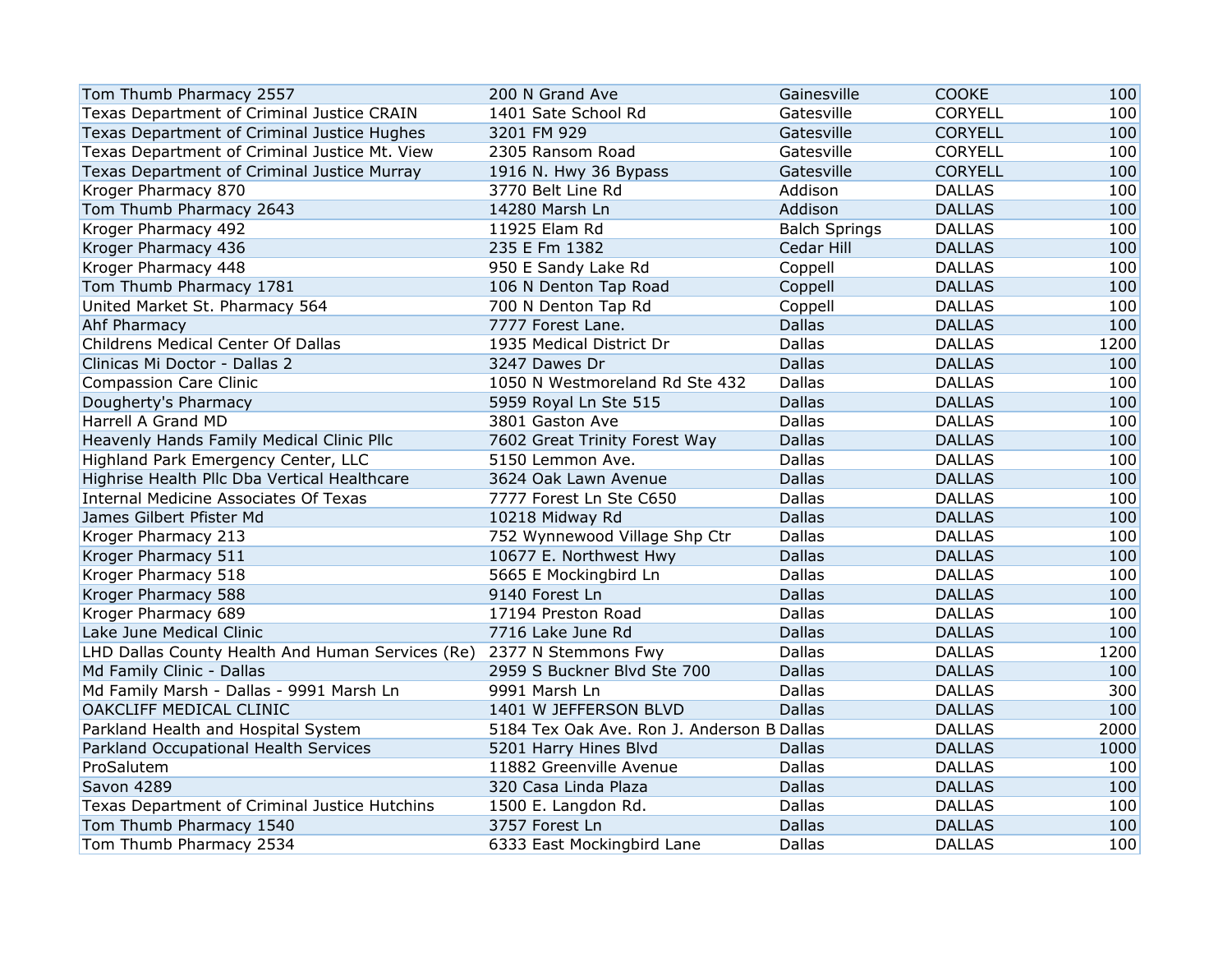| Tom Thumb Pharmacy 2642              | 5809 E Lovers Ln             | <b>Dallas</b>        | <b>DALLAS</b> | 100  |
|--------------------------------------|------------------------------|----------------------|---------------|------|
| Tom Thumb Pharmacy 2990              | 7117 Inwood Rd               | <b>Dallas</b>        | <b>DALLAS</b> | 100  |
| UT Southwestern Medical Center       | 5323 Harry Hines Blvd        | <b>Dallas</b>        | <b>DALLAS</b> | 1700 |
| Walgreens Pharmacy 21222             | 6520 E NORTHWEST HIGHWAY     | <b>Dallas</b>        | <b>DALLAS</b> | 100  |
| Kroger Pharmacy 545                  | 1001 N. Beckley, Ste. 500    | Desoto               | <b>DALLAS</b> | 100  |
| Tom Thumb Pharmacy 3623              | 210 E Pleasant Run Rd        | Desoto               | <b>DALLAS</b> | 100  |
| Kroger Pharmacy 527                  | 200 W Camp Wisdom Rd         | Duncanville          | <b>DALLAS</b> | 100  |
| Tom Thumb Pharmacy 3563              | 633 W Wheatland Rd           | Duncanville          | <b>DALLAS</b> | 100  |
| <b>Garland Health Center</b>         | 802 Hopkins St               | Garland              | <b>DALLAS</b> | 100  |
| Garland Independent Pharmacy         | 3641 Broadway Blvd           | Garland              | <b>DALLAS</b> | 100  |
| Kroger Pharmacy 403                  | 532 W Interstate 30          | Garland              | <b>DALLAS</b> | 100  |
| Kroger Pharmacy 557                  | 6850 North Shiloh Road       | Garland              | <b>DALLAS</b> | 100  |
| Kroger Pharmacy 559                  | 1406 W Walnut St             | Garland              | <b>DALLAS</b> | 100  |
| Patient Place - Garland 1            | 2636 W Walnut St Ste 100     | Garland              | <b>DALLAS</b> | 100  |
| <b>Savon 4265</b>                    | 5710 Broadway Blvd           | Garland              | <b>DALLAS</b> | 100  |
| Tom Thumb Pharmacy 1783              | 2645 Arapaho                 | Garland              | <b>DALLAS</b> | 100  |
| Tom Thumb Pharmacy 2561              | 925 Northwest Hwy            | Garland              | <b>DALLAS</b> | 100  |
| Kroger Pharmacy 191                  | 313 E Pioneer Pkwy           | <b>Grand Prairie</b> | <b>DALLAS</b> | 100  |
| Mi Doctor #13 Grand Prairie          | 410 E Pioneer Pkwy Ste 300   | <b>Grand Prairie</b> | <b>DALLAS</b> | 100  |
| Tom Thumb Pharmacy 1786              | 4215 S Carrier Pkwy          | <b>Grand Prairie</b> | <b>DALLAS</b> | 100  |
| Gibson Pharmacy                      | 815 N OCONNOR RD             | Irving               | <b>DALLAS</b> | 100  |
| Irving Regional Dialysis Center      | 2535 W Airport Freeway       | Irving               | <b>DALLAS</b> | 100  |
| Kroger Pharmacy 402                  | 3612 N Belt Line Rd          | Irving               | <b>DALLAS</b> | 100  |
| Kroger Pharmacy 429                  | 2201 W Grauwyler Rd          | Irving               | <b>DALLAS</b> | 100  |
| Kroger Pharmacy 495                  | 515 S Macarthur Blvd         | Irving               | <b>DALLAS</b> | 100  |
| Kroger Pharmacy 577                  | 7505 N Macarthur Blvd        | Irving               | <b>DALLAS</b> | 100  |
| Las Colinas Pharmacy                 | 6420 N. MacArthurBlvd        | Irving               | <b>DALLAS</b> | 100  |
| Tom Thumb Pharmacy 3621              | 4010 N Macarthur Blvd Ste 10 | Irving               | <b>DALLAS</b> | 100  |
| Crescent Medical Center Lancaster    | 2600 W Pleasant Run Rd       | Lancaster            | <b>DALLAS</b> | 200  |
| Kroger Pharmacy 450                  | 3600 Gus Thomasson Road      | Mesquite             | <b>DALLAS</b> | 100  |
| Kroger Texas LP                      | 525 N Galloway               | Mesquite             | <b>DALLAS</b> | 100  |
| Regional Dialysis Center of Mesquite | 1650 Republic Pkwy           | Mesquite             | <b>DALLAS</b> | 100  |
| Kroger Pharmacy 517                  | 160 N. Coit                  | Richardson           | <b>DALLAS</b> | 100  |
| Kroger Pharmacy 526                  | 536 Centennial Blvd          | Richardson           | <b>DALLAS</b> | 100  |
| Richardson Fire Department           | 300 N. Greenville Ave.       | Richardson           | <b>DALLAS</b> | 200  |
| Tom Thumb Pharmacy 2526              | #39 Arapaho Village S.C.     | Richardson           | <b>DALLAS</b> | 100  |
| Tom Thumb Pharmacy 3637              | 1380 W Campbell Rd           | Richardson           | <b>DALLAS</b> | 100  |
| Kroger Pharmacy 461                  | 5190 Highway 78              | Sachse               | <b>DALLAS</b> | 100  |
| <b>BELTLINE SURGERY CENTER</b>       | 2858 N. BELTLINE ROAD        | Sunnyvale            | <b>DALLAS</b> | 100  |
| Dawson County Hospital District      | 2200 North Bryan Avenue      | Lamesa               | <b>DAWSON</b> | 100  |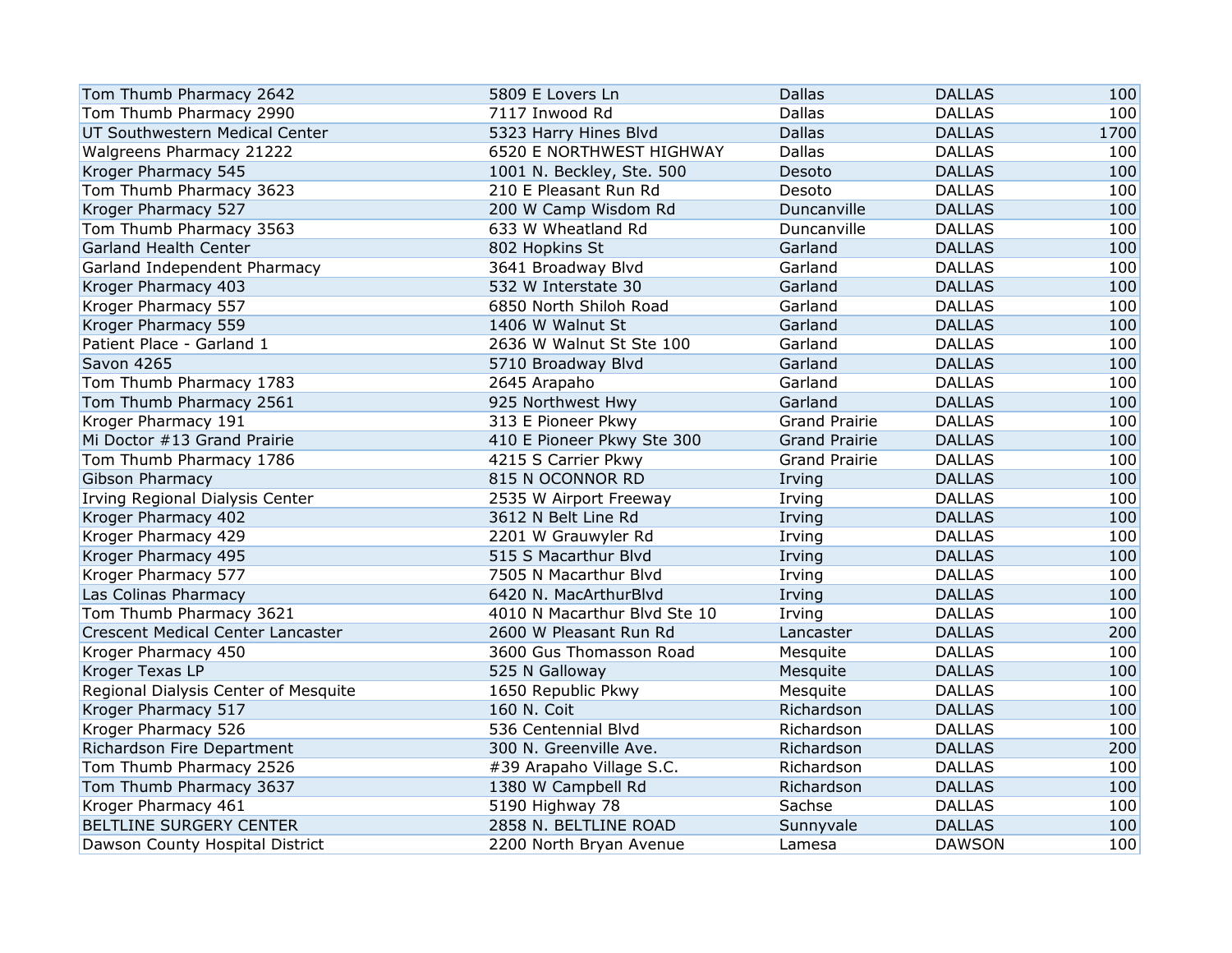| <b>HEREFORD PHARMACY</b>               | 809 S 25 MILE AVE          | Hereford            | <b>DEAF SMITH</b> | 100 |
|----------------------------------------|----------------------------|---------------------|-------------------|-----|
| Kroger Pharmacy 572                    | 3400 Fm 407 E.             | Argyle              | <b>DENTON</b>     | 100 |
| Aubrey Pharmacy                        | 701 S Highway 377          | Aubrey              | <b>DENTON</b>     | 100 |
| Walgreens Pharmacy 11567               | 26731 Us Highway 380 E     | Aubrey              | <b>DENTON</b>     | 100 |
| Kroger Pharmacy 460                    | 4038 Old Denton Rd         | Carrollton          | <b>DENTON</b>     | 100 |
| Precision Family Medicine              | 1428 W Hebron Pkwy         | Carrollton          | <b>DENTON</b>     | 100 |
| Tom Thumb Pharmacy 2590                | 4112 N. Josey              | Carrollton          | <b>DENTON</b>     | 100 |
| Walgreens Pharmacy 04014               | 1804 E Hebron Pkwy         | Carrollton          | <b>DENTON</b>     | 100 |
| Walgreens Pharmacy 10816               | 1919 E Frankford Rd        | Carrollton          | <b>DENTON</b>     | 100 |
| Kroger Pharmacy 587                    | 3939 Frankford Rd          | Dallas              | <b>DENTON</b>     | 100 |
| Walgreens Pharmacy 04013               | 18207 Midway Rd            | <b>Dallas</b>       | <b>DENTON</b>     | 100 |
| <b>Community Pharmacy</b>              | 3001 Fm 2181               | Denton              | <b>DENTON</b>     | 100 |
| Family Healthcare - Denton             | 3105 Colorado Blvd         | Denton              | <b>DENTON</b>     | 200 |
| Kroger Pharmacy 493                    | 500 W University Dr        | Denton              | <b>DENTON</b>     | 100 |
| Kroger Pharmacy 570                    | 5021 Teasley Ln            | Denton              | <b>DENTON</b>     | 100 |
| Kroger Pharmacy 586                    | 1592 S Loop 288            | Denton              | <b>DENTON</b>     | 100 |
| Walgreens 11515                        | 5000 Teasley Ln            | Denton              | <b>DENTON</b>     | 100 |
| Walgreens Pharmacy 05161               | 101 W University Dr        | Denton              | <b>DENTON</b>     | 100 |
| Kroger Pharmacy 456                    | 2709 Cross Timbers Road    | <b>Flower Mound</b> | <b>DENTON</b>     | 100 |
| Tom Thumb Pharmacy 1854                | 4301 Cross Timbers Rd      | Flower Mound        | <b>DENTON</b>     | 100 |
| Walgreens Pharmacy 04171               | 2050 Long Prairie Rd       | <b>Flower Mound</b> | <b>DENTON</b>     | 100 |
| iCare Emergency Center                 | 2955 Eldorado Pkwy         | Frisco              | <b>DENTON</b>     | 100 |
| Kroger Pharmacy 547                    | 3205 Main St               | Frisco              | <b>DENTON</b>     | 100 |
| Tom Thumb Pharmacy 2963                | 5550 F.M. 423              | Frisco              | <b>DENTON</b>     | 100 |
| Walgreens Pharmacy 07645               | 3030 Main St               | Frisco              | <b>DENTON</b>     | 100 |
| Walgreens Pharmacy 04587               | 2360 Justin Rd             | Highlands           | <b>DENTON</b>     | 100 |
| Highland Village Fire Department       | 1200 Highland Village Rd   | Lewisville          | <b>DENTON</b>     | 100 |
| Kroger Pharmacy 599                    | 4620 State Highway 121     | Lewisville          | <b>DENTON</b>     | 100 |
| Medical Center Of Lewisville           | 500 W Main St              | Lewisville          | <b>DENTON</b>     | 100 |
| Mi Doctor - Lewisville                 | 701 S Stemmons Fwy Ste 260 | Lewisville          | <b>DENTON</b>     | 100 |
| Tom Thumb Pharmacy 1785                | 1075 W Round Grove Rd      | Lewisville          | <b>DENTON</b>     | 100 |
| Walgreens Pharmacy 05960               | 1103 W Round Grove Rd      | Lewisville          | <b>DENTON</b>     | 100 |
| Kroger Pharmacy 580                    | 2671 Little Elm Pkwy       | Little Elm          | <b>DENTON</b>     | 100 |
| Walgreens Pharmacy 11320               | 2774 E Eldorado Pkwy       | Little Elm          | <b>DENTON</b>     | 100 |
| Brookshires Pharmacy 109 - Pilot Point | 750 S Highway 377          | Pilot Point         | <b>DENTON</b>     | 100 |
| Kroger Pharmacy 589                    | 4650 W University Dr       | Prosper             | <b>DENTON</b>     | 100 |
| A&P Pharmacy DBA Roanoke Pharmacy      | 207 E Byron Nelson Blvd    | Roanoke             | <b>DENTON</b>     | 100 |
| Tom Thumb Pharmacy 1789                | 101 Trophy Lake Dr         | Roanoke             | <b>DENTON</b>     | 100 |
| Kroger Pharmacy 879                    | 6805 N Main                | The Colony          | <b>DENTON</b>     | 100 |
| Walgreens Pharmacy 04719               | 5297 State Highway 121     | The Colony          | <b>DENTON</b>     | 100 |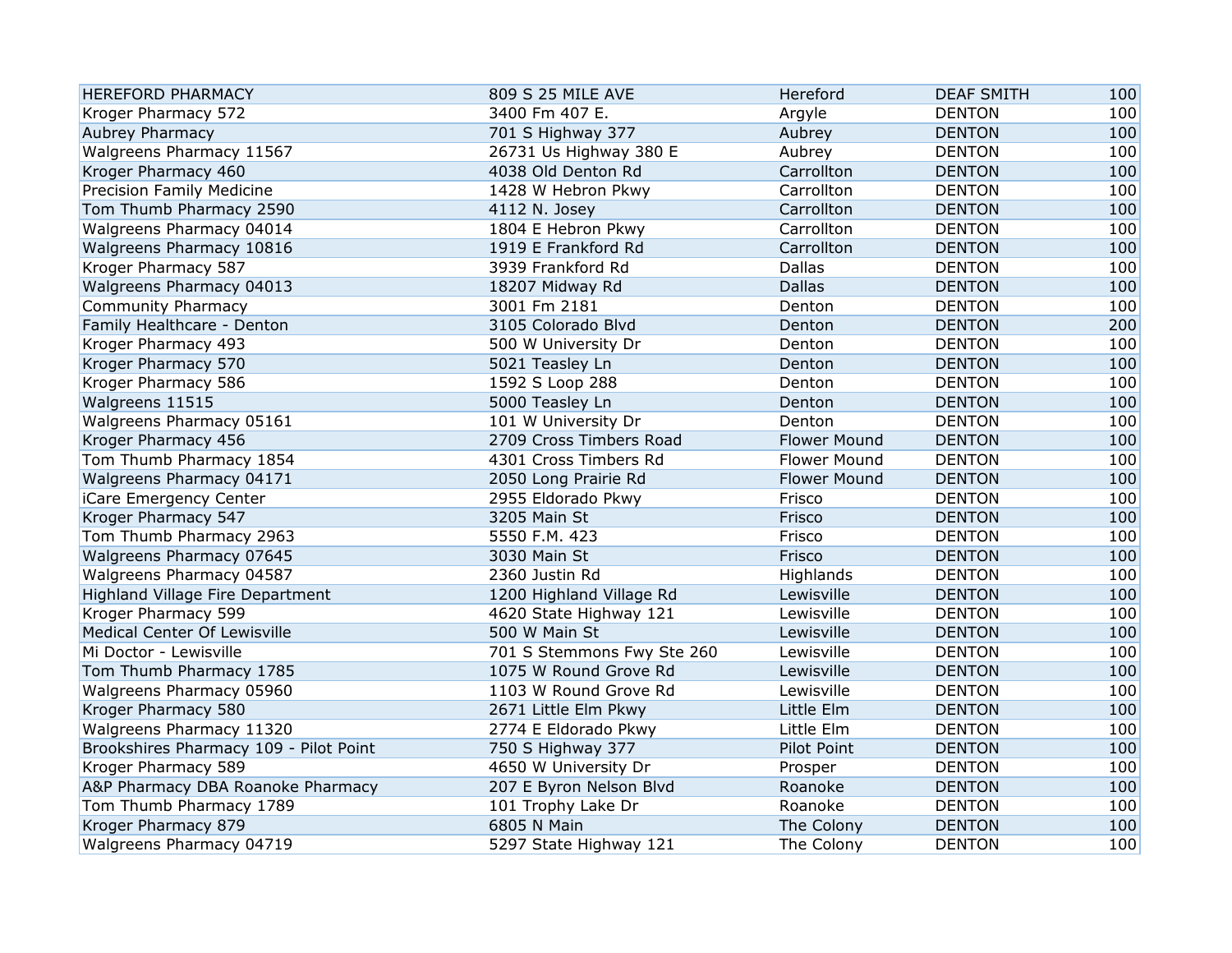| Dimmit Regional Hospital dba Luevano Health Care                                      | 504 Hospital Drive      | Carrizo Springs | <b>DIMMIT</b>  | 100  |
|---------------------------------------------------------------------------------------|-------------------------|-----------------|----------------|------|
| Clarendon Family Medical Center                                                       | 1 Medical Center Drive  | Clarendon       | <b>DONLEY</b>  | 100  |
| Albertsons Pharmacy 676                                                               | 2751 N County Rd W      | Odessa          | <b>ECTOR</b>   | 100  |
| Albertsons Pharmacy 677                                                               | 1350 E 8th St           | Odessa          | <b>ECTOR</b>   | 200  |
| Lhd Ector County Health Department (Re)                                               | 221 N Texas Ave         | Odessa          | <b>ECTOR</b>   | 200  |
| Market Street Pharmacy 675                                                            | 4950 E 42nd St          | Odessa          | <b>ECTOR</b>   | 100  |
| Odessa Regional Medical Center                                                        | 520 E 6th St            | Odessa          | <b>ECTOR</b>   | 300  |
| Sunflower Rx                                                                          | 700 N Grant Ave Ste 150 | Odessa          | <b>ECTOR</b>   | 100  |
| Texas Tech Health Sciences Center                                                     | 800 West 5th Street     | Odessa          | <b>ECTOR</b>   | 300  |
| Albertsons Pharmacy                                                                   | 2200 N Yarbrough        | El Paso         | EL PASO        | 200  |
| <b>Bowen Pediatrics</b>                                                               | 810 E Redd Rd Ste D     | El Paso         | EL PASO        | 200  |
| Candelaria Medical Center                                                             | 8269 N Loop Dr          | El Paso         | EL PASO        | 100  |
| Centro De Salud Lisbon                                                                | 200 Lisbon Street       | El Paso         | EL PASO        | 100  |
| Centro San Vicente - El Paso                                                          | 8061 Alameda Ave        | El Paso         | EL PASO        | 100  |
| City of El Paso Fire Department                                                       | 301 George Perry        | El Paso         | <b>EL PASO</b> | 1000 |
| Del Sol Campus Of Lpds                                                                | 10301 Gateway Blvd W    | El Paso         | <b>EL PASO</b> | 1000 |
| El Paso Children's Hospital                                                           | 4845 Alameda Ave        | El Paso         | <b>EL PASO</b> | 700  |
| El Paso Drive Iz Clinic El Paso Dph                                                   | 5115 El Paso Dr         | El Paso         | <b>EL PASO</b> | 100  |
| El Paso Pulmonary Association - El Paso - 1865 N. Le $\epsilon$ 1865 N Lee Trevino Dr |                         | El Paso         | <b>EL PASO</b> | 100  |
| El Paso Pulmonary Association - El Paso - 9999 Kenw(9999 Kenworthy St Ste B           |                         | El Paso         | <b>EL PASO</b> | 100  |
| El Paso Wellness Associates, LLC                                                      | 1600 N Lee Trevino      | El Paso         | <b>EL PASO</b> | 100  |
| Family Medicine Associates of El Paso                                                 | 9398 Viscount Blvd      | El Paso         | <b>EL PASO</b> | 200  |
| Galo A Rodarte Md Pa                                                                  | 400 E Robinson Ave      | El Paso         | <b>EL PASO</b> | 200  |
| Immunize El Paso - El Paso                                                            | 6292 Trowbridge Dr      | El Paso         | <b>EL PASO</b> | 1100 |
| Las Palmas Medical Center                                                             | 1801 N Oregon St        | El Paso         | <b>EL PASO</b> | 1100 |
| Life Ambulance Service Inc.                                                           | 5720 Trowbridge Dr      | El Paso         | <b>EL PASO</b> | 200  |
| Pediatric Group Of Central El Paso - 4659 Cohen                                       | 4659 Cohen Ave Unit B   | El Paso         | <b>EL PASO</b> | 100  |
| Pediatric Group Of Central El Paso - Gus Rallis                                       | 181 Gus Rallis Dr       | El Paso         | <b>EL PASO</b> | 100  |
| Savon 1006                                                                            | 5200 MONTANA AVE        | El Paso         | <b>EL PASO</b> | 200  |
| Savon 1936                                                                            | 3100 MESA ST            | El Paso         | EL PASO        | 200  |
| Savon 2016                                                                            | 11320 MONTWOOD DR       | El Paso         | EL PASO        | 100  |
| Savon 2994                                                                            | 5630 NORTH DESERT BLVD. | El Paso         | <b>EL PASO</b> | 200  |
| Savon 3932                                                                            | 7022 N. MESA ST         | El Paso         | <b>EL PASO</b> | 200  |
| Sun City Emergency Room                                                               | 351 E. Redd Road        | El Paso         | <b>EL PASO</b> | 100  |
| Texas Department of Criminal Justice SANCHEZ                                          | 3901 State Jail Road    | El Paso         | <b>EL PASO</b> | 100  |
| Texas Tech Family And Community Medicine                                              | 9849 Kenworthy St       | El Paso         | <b>EL PASO</b> | 100  |
| Texas Tech Physicians Of El Paso At Transmountain Fi 2000-B Transmountain Rd          |                         | El Paso         | <b>EL PASO</b> | 100  |
| Texas Tech University Health Sciences Center Interna 4801 Alberta Ave                 |                         | El Paso         | EL PASO        | 500  |
| Umc El Paso Clinic Ysleta                                                             | 300 S Zaragoza Rd       | El Paso         | EL PASO        | 600  |
| Umc Neighborhood Healthcare Center West                                               | 6600 N Desert Blvd      | El Paso         | <b>EL PASO</b> | 600  |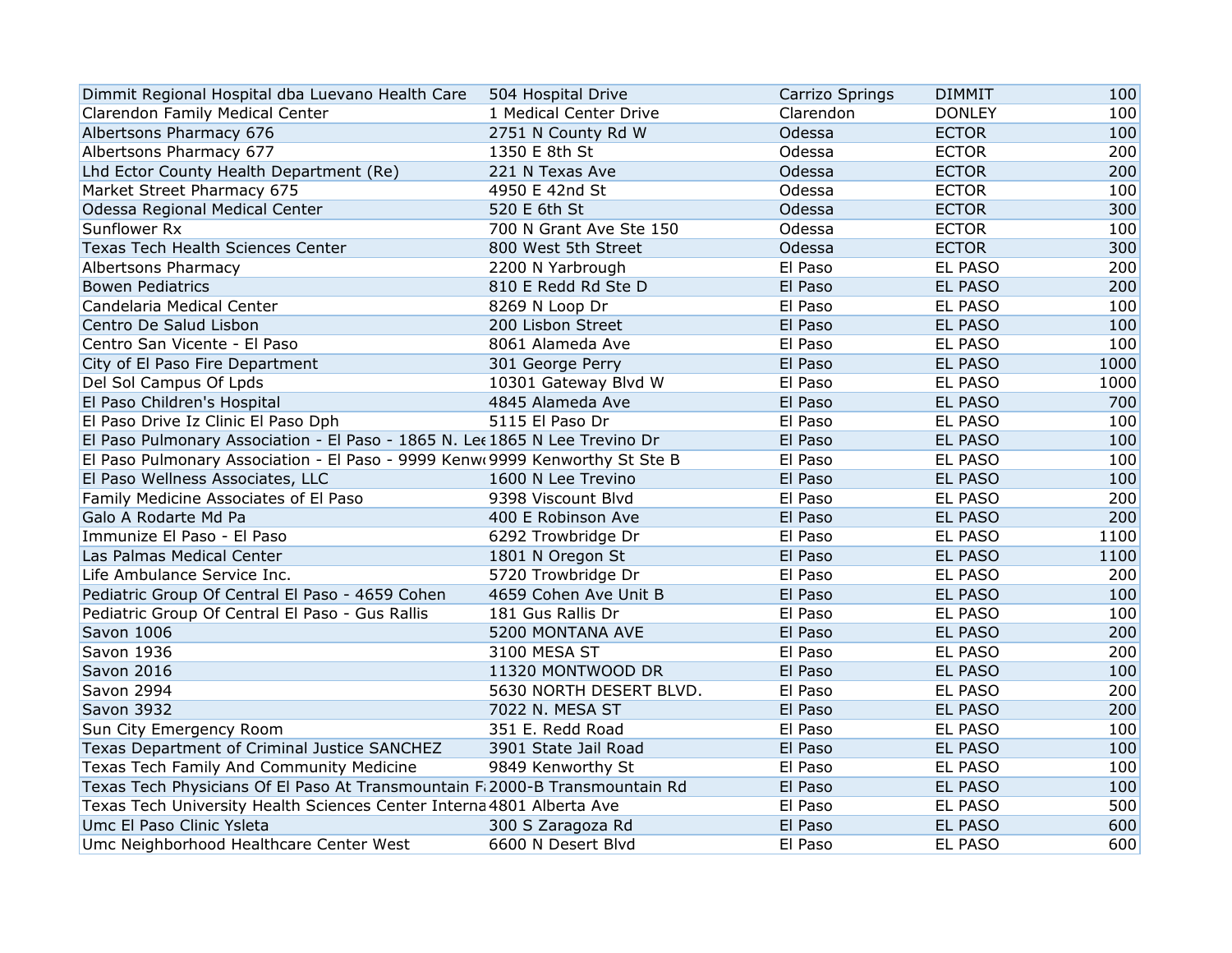| <b>Umc Nhc East</b>                                                        | 1521 Joe Battle Blvd.      | El Paso            | <b>EL PASO</b>   | 600  |
|----------------------------------------------------------------------------|----------------------------|--------------------|------------------|------|
| University Medical Center of El Paso                                       | 4815 Alameda Ave           | El Paso            | EL PASO          | 1950 |
| Walgreens Pharmacy 06542                                                   | 1100 Geronimo Dr           | El Paso            | <b>EL PASO</b>   | 100  |
| <b>Wellmed Management</b>                                                  | 7430 Remcon Circle         | El Paso            | EL PASO          | 100  |
| Ysleta Del Sur Pueblo                                                      | 9314 Juanchido Lane        | El Paso            | <b>EL PASO</b>   | 200  |
| Umc El Paso Neighborhood Health Fabens                                     | 101 Potasio                | Fabens             | <b>EL PASO</b>   | 600  |
| Ennis Regional Medical Center                                              | 2201 W Lampasas St         | Ennis              | <b>ELLIS</b>     | 100  |
| HEB Pharmacy 107                                                           | 101 S Clay St              | Ennis              | <b>ELLIS</b>     | 100  |
| Hometown Drug, Inc.                                                        | 718 W Lampasas St          | Ennis              | <b>ELLIS</b>     | 100  |
| Walgreens Pharmacy 09448                                                   | 606 W Ennis Ave            | Ennis              | <b>ELLIS</b>     | 100  |
| Brookshires Pharmacy 69                                                    | 1400 E Main St             | Midlothian         | <b>ELLIS</b>     | 100  |
| Kroger Pharmacy 596                                                        | 2200 Fm 663                | Midlothian         | <b>ELLIS</b>     | 100  |
| Walgreens Pharmacy 09721                                                   | 1481 E Main St             | Midlothian         | <b>ELLIS</b>     | 100  |
| Brookshires Pharmacy 108                                                   | Po Box 1709                | Red Oak            | <b>ELLIS</b>     | 100  |
| Walgreens Pharmacy 9947                                                    | 107 E Ovilla Rd            | Red Oak            | <b>ELLIS</b>     | 100  |
| Baylor Scott & White Family Medical Center Waxahacl 2460 N. Ih-35e         |                            | Waxahachie         | <b>ELLIS</b>     | 200  |
| Heb Pharmacy 426                                                           | 800 N Hwy 77               | Waxahachie         | <b>ELLIS</b>     | 100  |
| The Prescription Shop                                                      | 120 S Grand Ave            | Waxahachie         | <b>ELLIS</b>     | 100  |
| Walgreens Pharmacy 06562                                                   | 1201 Ferris Ave            | Waxahachie         | <b>ELLIS</b>     | 100  |
| Waxahachie Pharmacy LLC                                                    | 401 N high way 77          | Waxahachie         | <b>ELLIS</b>     | 100  |
| HEB Pharmacy 6                                                             | 2150 W Washington St       | Stephenville       | <b>ERATH</b>     | 200  |
| Walgreens Pharmacy 09040                                                   | 2315 W Washington St       | Stephenville       | <b>ERATH</b>     | 200  |
| <b>Puckett Family Clinic</b>                                               | 1301 E Main St             | <b>Honey Grove</b> | <b>FANNIN</b>    | 300  |
| Payne Family Pharmacy                                                      | 200 S Main St              | Floydada           | <b>FLOYD</b>     | 100  |
| Cogdell Rural Health Clinic                                                | 320 N Main St              | Lockney            | <b>FLOYD</b>     | 100  |
| Ibn Sina Foundation Community Clinic                                       | 16345 S Post Oak Rd        | Houston            | <b>FORT BEND</b> | 100  |
| Kroger Pharmacy 347                                                        | 9303 Hwy 6 South           | Houston            | <b>FORT BEND</b> | 100  |
| Fort Bend County Clinical Health Services North Anne 22333 Grand Corner Dr |                            | Katy               | <b>FORT BEND</b> | 100  |
| Kroger Pharmacy 336                                                        | 22150 Westheimer Pkwy      | Katy               | <b>FORT BEND</b> | 100  |
| Kroger Pharmacy 733                                                        | 1550 W Grand Pkwy S        | Katy               | <b>FORT BEND</b> | 100  |
| Next Level Urgent Care Falcon Landing                                      | 9722 Gaston Road Suite 190 | Katy               | <b>FORT BEND</b> | 300  |
| Ut Physicians                                                              | 8810 Highway 6 Ste 100     | Missouri City      | <b>FORT BEND</b> | 100  |
| Kroger Pharmacy 392                                                        | 6425 Fm 1464 Rd            | Richmond           | <b>FORT BEND</b> | 200  |
| Kroger Pharmacy 397                                                        | 8011 W Grand Pkwy S        | Richmond           | <b>FORT BEND</b> | 100  |
| Next Level Urgent Care                                                     | 301 Jackson St             | Richmond           | <b>FORT BEND</b> | 100  |
| Next Level Urgent Care Longmeadow                                          | 7101 Grand Parkway #180    | Richmond           | <b>FORT BEND</b> | 300  |
| Pediatric Center Richmond                                                  | 1300 Main Street           | Richmond           | <b>FORT BEND</b> | 100  |
| Randalls Pharmacy 2670                                                     | 1890 Fm 359 Rd             | Richmond           | <b>FORT BEND</b> | 100  |
| syed a gardezi md                                                          | 1628 crabb river rd        | Richmond           | <b>FORT BEND</b> | 100  |
| Texas Department of Criminal Justice Jester III                            | 3 Jester Rd                | Richmond           | <b>FORT BEND</b> | 100  |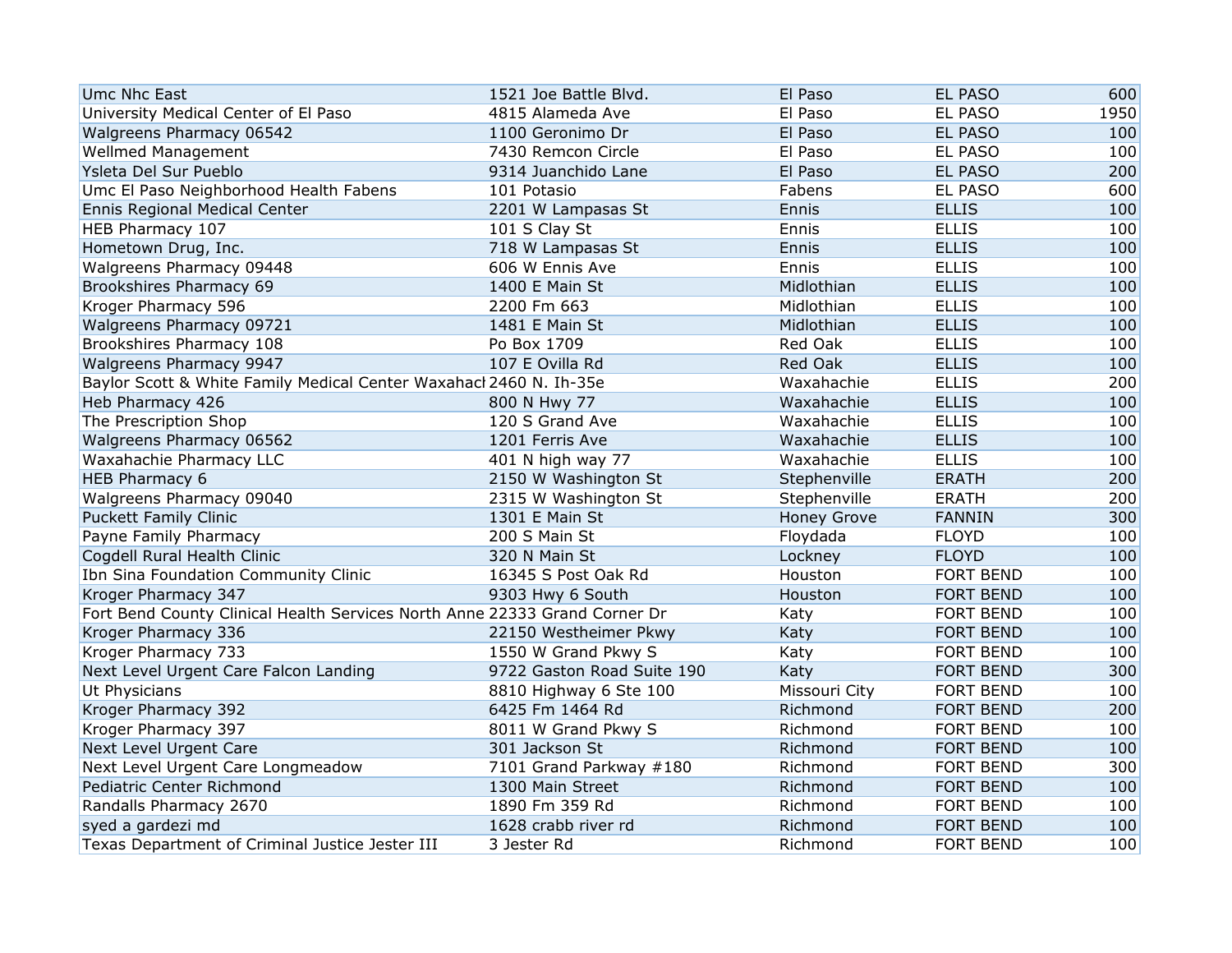| Texas Department of Criminal Justice Jester IV              | 4 Jester Rd.                      | Richmond          | <b>FORT BEND</b> | 100 |
|-------------------------------------------------------------|-----------------------------------|-------------------|------------------|-----|
| Kroger Pharmacy 010                                         | 24401 Brazos Town Xing            | Rosenberg         | <b>FORT BEND</b> | 100 |
| LHD FORT BEND COUNTY HEALTH DEPARTMENT (HH: 4520 Reading Rd |                                   | Rosenberg         | <b>FORT BEND</b> | 300 |
| Memorial Hermann Medical Group Rosenberg                    | 2520 BF Terry Blvd                | Rosenberg         | <b>FORT BEND</b> | 100 |
| Kroger Pharmacy 320                                         | 4825 Sweetwater Blvd              | Sugar Land        | <b>FORT BEND</b> | 100 |
| Kroger Pharmacy 375                                         | 11565 State Hwy 6 South           | Sugar Land        | <b>FORT BEND</b> | 100 |
| Memorial Hermann Pharmacy - Sugar Land                      | 17510 W GRAND PKWY S              | Sugar Land        | <b>FORT BEND</b> | 100 |
| Sugar Land Rehab Hospital                                   | 7622 Branford Pl                  | Sugar Land        | <b>FORT BEND</b> | 100 |
| Brookshires Pharmacy 58                                     | 306 State Hwy 37 South            | Mount Vernon      | <b>FRANKLIN</b>  | 100 |
| Franklin County Rural Health Clinic                         | 506 Texas Highway 37              | Mount Vernon      | <b>FRANKLIN</b>  | 100 |
| Texas Department of Criminal Justice BOYD                   | 200 Spur 113                      | Teague            | <b>FREESTONE</b> | 100 |
| Frio Regional Primary Care & Urgent Care Clinic             | 801 W Fm 117                      | <b>Dilley</b>     | <b>FRIO</b>      | 100 |
| Family Medicine Clinic - Pearsall                           | 151 Medical Dr                    | Pearsall          | <b>FRIO</b>      | 300 |
| Jose I Sosa Md                                              | 151 Medical Dr                    | Pearsall          | <b>FRIO</b>      | 100 |
| <b>Bay Colony Pediatrics</b>                                | 2251 Fm 646 Rd W                  | Dickinson         | <b>GALVESTON</b> | 100 |
| Kroger Pharmacy 743                                         | 151 N Friendswood Dr              | Friendswood       | <b>GALVESTON</b> | 200 |
| <b>Village Medical</b>                                      | 102 N Friendswood Dr Ste 100      | Friendswood       | <b>GALVESTON</b> | 100 |
| Kroger Pharmacy 302                                         | 5730 Seawall Blvd                 | Galveston         | <b>GALVESTON</b> | 100 |
| Kroger Pharmacy 144                                         | 1920 W League City Pkwy           | League City       | <b>GALVESTON</b> | 100 |
| Randalls Pharmacy 2051                                      | 2951 Marina Bay Drive             | League City       | <b>GALVESTON</b> | 200 |
| Your Family Healthcare                                      | 14310 Highway 6                   | Santa Fe          | <b>GALVESTON</b> | 100 |
| LHD Galveston County Health District (RE)                   | 9850 B Emmett F Lowry EXpy        | Texas City        | <b>GALVESTON</b> | 400 |
| Marathon Petroleum Texas City                               | 2401 5th Ave S                    | <b>Texas City</b> | <b>GALVESTON</b> | 200 |
| Albertsons Pharmacy 0716                                    | 200 West Crawford Street          | Denison           | <b>GRAYSON</b>   | 100 |
| Med-Choice Pharmacy                                         | 2300 W Morton St Ste 121          | Denison           | <b>GRAYSON</b>   | 100 |
| Kroger Pharmacy 824                                         | 1820 N Loy Lake Rd                | Sherman           | <b>GRAYSON</b>   | 300 |
| Kroger Pharmacy 959                                         | 701 W Marshall Ave                | Longview          | <b>GREGG</b>     | 100 |
| Longview Cancer Center                                      | 1300 N 4th St                     | Longview          | <b>GREGG</b>     | 100 |
| Longview Wellness Center                                    | 705 E MARSHALL AVE                | Longview          | <b>GREGG</b>     | 300 |
| Louis Morgan Drugs #1                                       | 1900 S High St                    | Longview          | <b>GREGG</b>     | 100 |
| Savon Pharmacy 4112                                         | 3603 McCann Road                  | Longview          | <b>GREGG</b>     | 100 |
| Wellness Pointe - Pinetree                                  | 1761 W Loop 281                   | Longview          | <b>GREGG</b>     | 300 |
| Wellness Pointe General Medicine 040583                     | 1107 East Marshall Ave Building 3 | Longview          | <b>GREGG</b>     | 300 |
| Woman And Child Health Center Of Longview                   | 402 N 7th St                      | Longview          | <b>GREGG</b>     | 200 |
| Texas Department of Criminal Justice Luther                 | 1800 Luther Drive                 | Navasota          | <b>GRIMES</b>    | 100 |
| Texas Department of Criminal Justice Pack 1                 | 2400 Wallace Pack Road            | Navasota          | <b>GRIMES</b>    | 100 |
| City of Schertz EMS                                         | 1400 Schertz Parkway              | Schertz           | <b>GUADALUPE</b> | 500 |
| Heb Pharmacy 415                                            | 17460 Ih 35 N                     | Schertz           | <b>GUADALUPE</b> | 100 |
| Kellum Family Medicine                                      | 3401 Fm 3009                      | Schertz           | <b>GUADALUPE</b> | 200 |
| Walgreens Pharmacy 05963                                    | 3801 Fm 3009                      | Schertz           | <b>GUADALUPE</b> | 100 |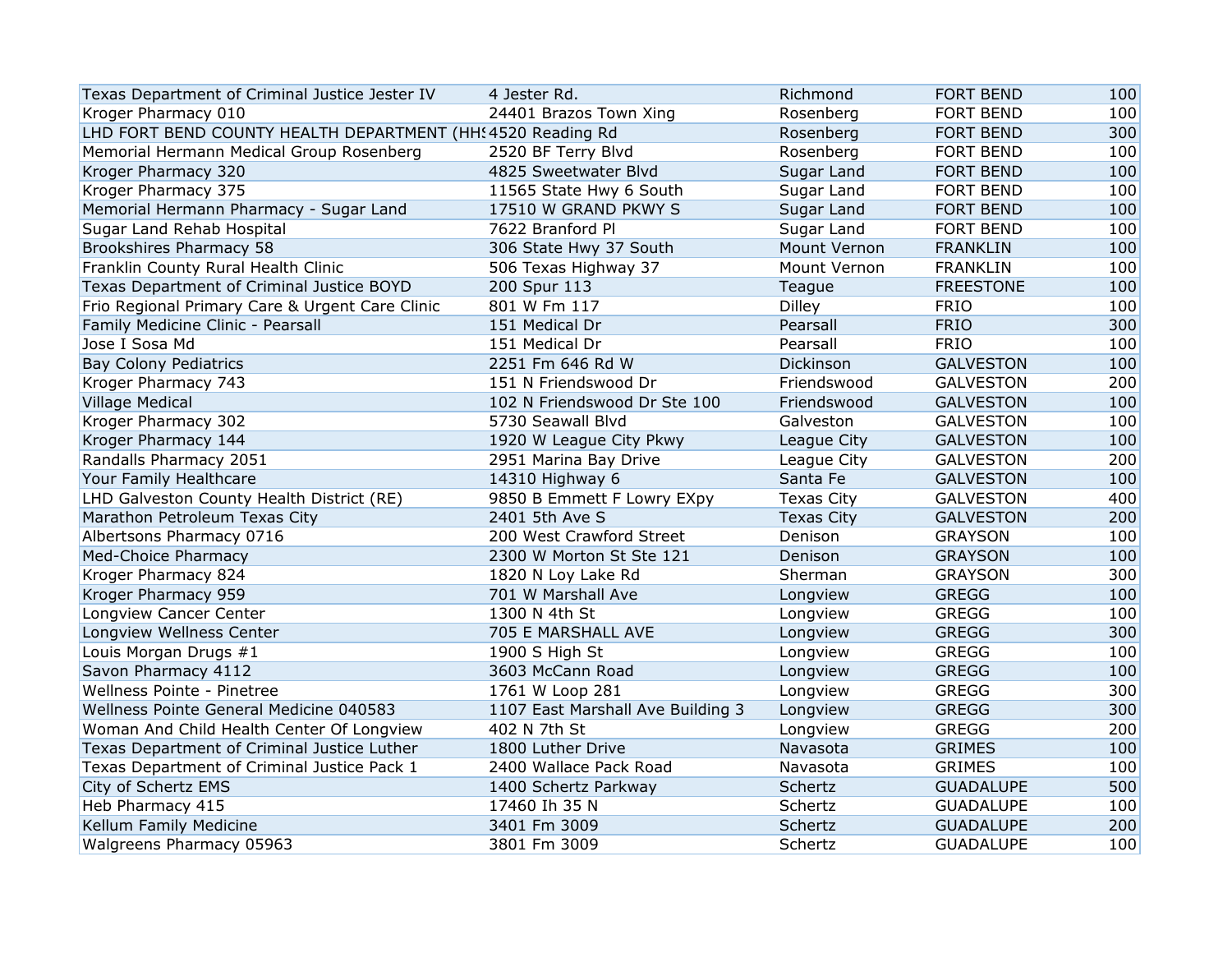| HEB Pharmacy 716                                                | 1340 E Court St                           | Seguin          | <b>GUADALUPE</b> | 100  |
|-----------------------------------------------------------------|-------------------------------------------|-----------------|------------------|------|
| Seguin Family Health Center                                     | 1104 Jefferson Ave                        | Seguin          | <b>GUADALUPE</b> | 100  |
| Susan L Boullioun Md Family Practice                            | 113 E Cedar St                            | Seguin          | <b>GUADALUPE</b> | 100  |
| Walgreens Pharmacy 09810                                        | 1357 E Court St                           | Seguin          | <b>GUADALUPE</b> | 100  |
| Amigos Pharmacy 508                                             | 2403 N Columbia St                        | Plainview       | <b>HALE</b>      | 100  |
| West Texas Family Medicine                                      | 1806 Quincy St                            | Plainview       | <b>HALE</b>      | 100  |
| Hardeman County Clinic                                          | 404 Mercer St                             | Quanah          | <b>HARDEMAN</b>  | 100  |
| United Pharmacy 514                                             | 1000 W 11th St                            | Quanah          | <b>HARDEMAN</b>  | 200  |
| Lhd Hardin County Health Department (Re)                        | 1135 Redwood                              | Kountze         | <b>HARDIN</b>    | 300  |
| Kelsey Seybold Clinic Baytown                                   | 6300 Garth Rd Ste 200                     | Baytown         | <b>HARRIS</b>    | 200  |
| Kroger Pharmacy 150                                             | 6315 Garth Rd                             | Baytown         | <b>HARRIS</b>    | 100  |
| Legacy Community Health Services                                | 4301 Garth Rd Ste 400                     | Baytown         | <b>HARRIS</b>    | 100  |
| Bellaire Dermatology Associates, PA                             | 6565 West Loop South                      | <b>Bellaire</b> | <b>HARRIS</b>    | 300  |
| Randalls Pharmacy 3064                                          | 5130 Bellaire Blvd                        | <b>Bellaire</b> | <b>HARRIS</b>    | 200  |
| St Hope Foundation Inc                                          | 6800 West Loop S Ste 560                  | <b>Bellaire</b> | <b>HARRIS</b>    | 200  |
| Next Level Urgent Care Conroe                                   | 1246 N Farm To Market 3083 Rd W St Conroe |                 | <b>HARRIS</b>    | 300  |
| Fairfield Family Physicians                                     | 15201 Mason Rd Ste 1200                   | Cypress         | <b>HARRIS</b>    | 100  |
| Kroger Pharmacy 115                                             | 9703 Barker Cypress Rd                    | Cypress         | <b>HARRIS</b>    | 100  |
| Kroger Pharmacy 327                                             | 13135 Louetta Rd                          | Cypress         | <b>HARRIS</b>    | 100  |
| Kroger Pharmacy 352                                             | 18030 Fm 529 Rd                           | Cypress         | <b>HARRIS</b>    | 100  |
| Kroger Pharmacy 362                                             | 17455 Spring Cypress Rd                   | Cypress         | <b>HARRIS</b>    | 100  |
| Deer Park Family Clinic, P.A.                                   | 2910 Center St                            | Deer Park       | <b>HARRIS</b>    | 100  |
| Kroger Pharmacy 744                                             | 3135 Fm 528                               | Friendswood     | <b>HARRIS</b>    | 100  |
| AIRLINE DOCTORS FAMILY AND PEDIATRIC CLINICS 5990 airline drive |                                           | Houston         | <b>HARRIS</b>    | 100  |
| Baylor College Of Medicine                                      | 1 Baylor Plz Stop Bcm-667                 | Houston         | <b>HARRIS</b>    | 1000 |
| Ben Taub General Hospital                                       | 1504 Taub Loop                            | Houston         | <b>HARRIS</b>    | 1950 |
| Chi St Lukes Health                                             | 6720 Bertner Ave                          | Houston         | <b>HARRIS</b>    | 1000 |
| Clinica De Ninos - Houston                                      | 6445 High Star Dr                         | Houston         | <b>HARRIS</b>    | 100  |
| COH Northside Health Center                                     | 8504 Schuller                             | Houston         | <b>HARRIS</b>    | 300  |
| East Belt Family Medicine                                       | 5402 E Sam Houston Pkwy N                 | Houston         | <b>HARRIS</b>    | 100  |
| Fondren Orthopedic Group LLP                                    | 7401 Main Street                          | Houston         | <b>HARRIS</b>    | 300  |
| <b>HCPH Main Office</b>                                         | 2223 West Loop South                      | Houston         | <b>HARRIS</b>    | 3000 |
| Holmsten Family & Occupational Medicine                         | 7545 S. Braeswood                         | Houston         | <b>HARRIS</b>    | 100  |
| HOPE CLINIC                                                     | 7001 corporate dr                         | Houston         | <b>HARRIS</b>    | 100  |
| Houston Area Community Services                                 | 2150 W 18th St Ste 300                    | Houston         | <b>HARRIS</b>    | 100  |
| Houston Health Department Immunization Bureau                   | 8000 N Stadium Dr                         | Houston         | <b>HARRIS</b>    | 3000 |
| Houston Methodist Hospital                                      | 6565 Fannin St                            | Houston         | <b>HARRIS</b>    | 8875 |
| Ibn Sina Community                                              | 5012 North Shepherd Dr                    | Houston         | <b>HARRIS</b>    | 500  |
| Kelsey-Seybold Main Campus                                      | 2727 West Holcombe Blvd                   | Houston         | <b>HARRIS</b>    | 500  |
| Kroger Pharmacy 017                                             | 1440 Studemont St                         | Houston         | <b>HARRIS</b>    | 100  |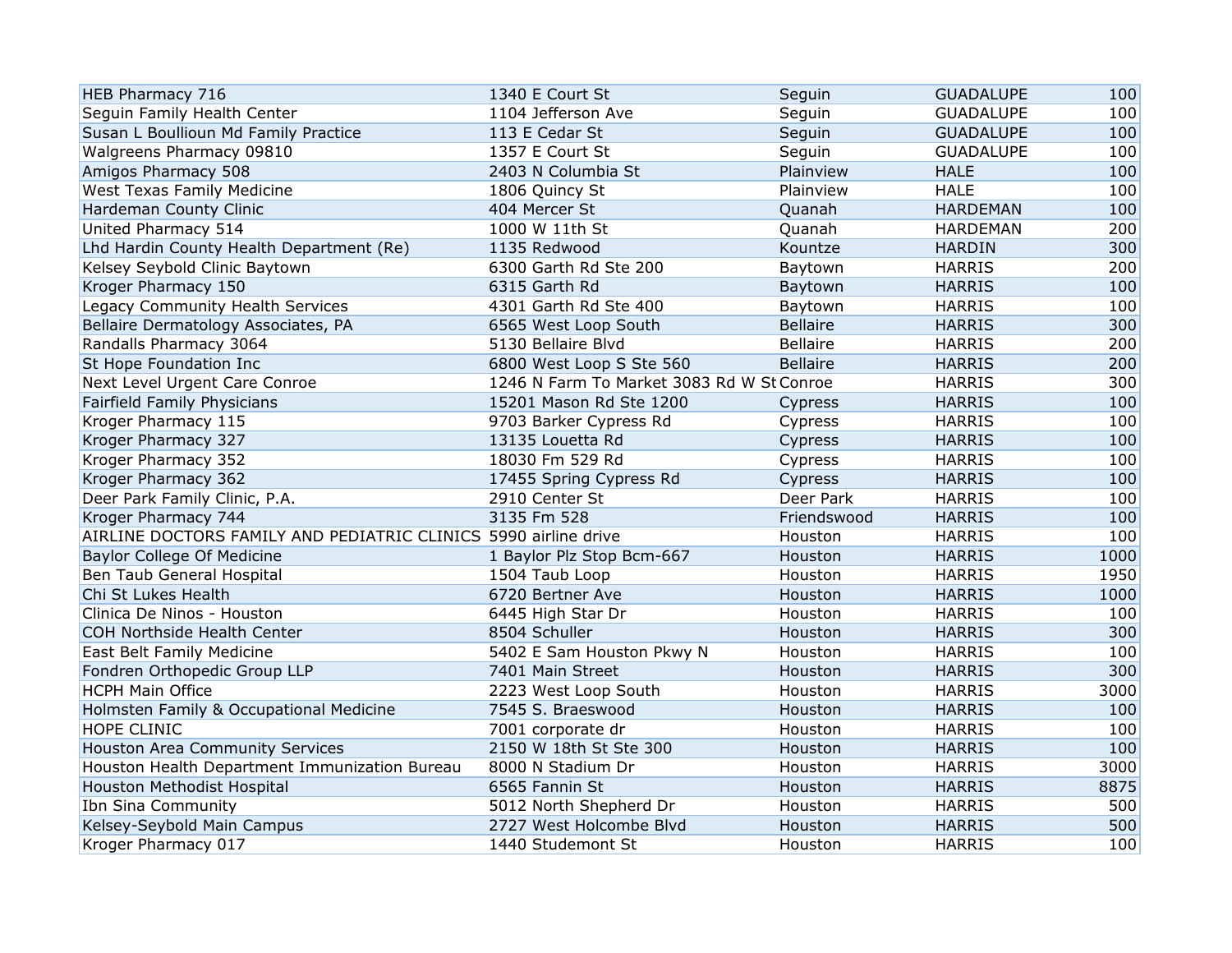| Kroger Pharmacy 156                                                          | 6322 Telephone Rd          | Houston | <b>HARRIS</b> | 100  |
|------------------------------------------------------------------------------|----------------------------|---------|---------------|------|
| Kroger Pharmacy 243                                                          | 3300 Montrose Blvd         | Houston | <b>HARRIS</b> | 100  |
| Kroger Pharmacy 275                                                          | 13133 Veterans Memorial Dr | Houston | <b>HARRIS</b> | 100  |
| Kroger Pharmacy 300                                                          | 1950 El Dorado Blvd        | Houston | <b>HARRIS</b> | 100  |
| Kroger Pharmacy 309                                                          | 1801 S Voss Rd             | Houston | <b>HARRIS</b> | 100  |
| Kroger Pharmacy 311                                                          | 9330 Jones Rd              | Houston | <b>HARRIS</b> | 100  |
| Kroger Pharmacy 312                                                          | 1035 N Shepherd Dr         | Houston | <b>HARRIS</b> | 100  |
| Kroger Pharmacy 349                                                          | 1520 Eldridge Pkwy         | Houston | <b>HARRIS</b> | 100  |
| Kroger Pharmacy 355                                                          | 1938 W Gray St             | Houston | <b>HARRIS</b> | 100  |
| Kroger Pharmacy 363                                                          | 9919 Westheimer @ Elmside  | Houston | <b>HARRIS</b> | 100  |
| Kroger Pharmacy 366                                                          | 12434 State Highway 249    | Houston | <b>HARRIS</b> | 100  |
| Kroger Pharmacy 371                                                          | 12222 Jones Road           | Houston | <b>HARRIS</b> | 100  |
| Kroger Pharmacy 374                                                          | 8550 Highway 6 N           | Houston | <b>HARRIS</b> | 100  |
| Kroger Pharmacy 385                                                          | 16400 El Camino Real       | Houston | <b>HARRIS</b> | 100  |
| Kroger Pharmacy 395                                                          | 360 Cypress Creek Pkwy     | Houston | <b>HARRIS</b> | 100  |
| Kroger Pharmacy 396                                                          | 6350 N Eldridge Pkwy       | Houston | <b>HARRIS</b> | 100  |
| Kroger Pharmacy 607                                                          | 2300 Gessner Rd            | Houston | <b>HARRIS</b> | 100  |
| Kroger Pharmacy 735                                                          | 12555 Briar Forest Dr      | Houston | <b>HARRIS</b> | 100  |
| Kroger Pharmacy 737                                                          | 12400 Fm 1960 Rd W         | Houston | <b>HARRIS</b> | 100  |
| Kroger Pharmacy 740                                                          | 7747 Kirby Dr              | Houston | <b>HARRIS</b> | 100  |
| Kroger Pharmacy 746                                                          | 11701 S. Sam Houston Pkwy. | Houston | <b>HARRIS</b> | 100  |
| Kroger Pharmacy 748                                                          | 10010 Cypresswood Dr       | Houston | <b>HARRIS</b> | 100  |
| La Nueva Casa De Amigos Health Center                                        | 1809 N Main St             | Houston | <b>HARRIS</b> | 100  |
| Lbj Hospital - Harris County Hospital District                               | 5656 Kelley St             | Houston | <b>HARRIS</b> | 1950 |
| Legacy Community Health Mapleridge                                           | 6550 Mapleridge St Ste 106 | Houston | <b>HARRIS</b> | 100  |
| Legacy Community Health Pharmacy Lyons                                       | 3811 Lyons Ave             | Houston | <b>HARRIS</b> | 100  |
| Legacy Community Health Pharmacy Montrose                                    | 1415 California Street     | Houston | <b>HARRIS</b> | 100  |
| Memorial Hermann Surgery Center Memorial City LLC 1120 business center drive |                            | Houston | <b>HARRIS</b> | 100  |
| Next Level Urgent Care Attucks                                               | 4330 Belfort Street        | Houston | <b>HARRIS</b> | 300  |
| Next Level Urgent Care Hattie Mae                                            | 4400 West 18th Street      | Houston | <b>HARRIS</b> | 300  |
| Next Level Urgent Care Meyerland                                             | 4936 Beechnut Street       | Houston | <b>HARRIS</b> | 300  |
| Next Level Urgent Care Tanglewood                                            | 5749 San Felipe Street     | Houston | <b>HARRIS</b> | 300  |
| Northchase Family Practice Clinic                                            | 11417 Veterans Memorial Dr | Houston | <b>HARRIS</b> | 100  |
| Park Plaza Pediatrics                                                        | 1213 Hermann Dr Ste 770    | Houston | <b>HARRIS</b> | 100  |
| Randalls Pharmacy 1773                                                       | 2225 Louisiana St          | Houston | <b>HARRIS</b> | 100  |
| Randalls Pharmacy 2672                                                       | 18322 Clay Rd              | Houston | <b>HARRIS</b> | 200  |
| Randalls Pharmacy 3067                                                       | 5161 San Felipe            | Houston | <b>HARRIS</b> | 200  |
| Randalls Pharmacy 4033                                                       | 5586 Weslayan              | Houston | <b>HARRIS</b> | 200  |
| Samuel Gan MD                                                                | 6918 Corporate Dr Ste A10  | Houston | <b>HARRIS</b> | 100  |
| School Of Nursing - Main Building                                            | 1851 Crosspoint Ave.       | Houston | <b>HARRIS</b> | 975  |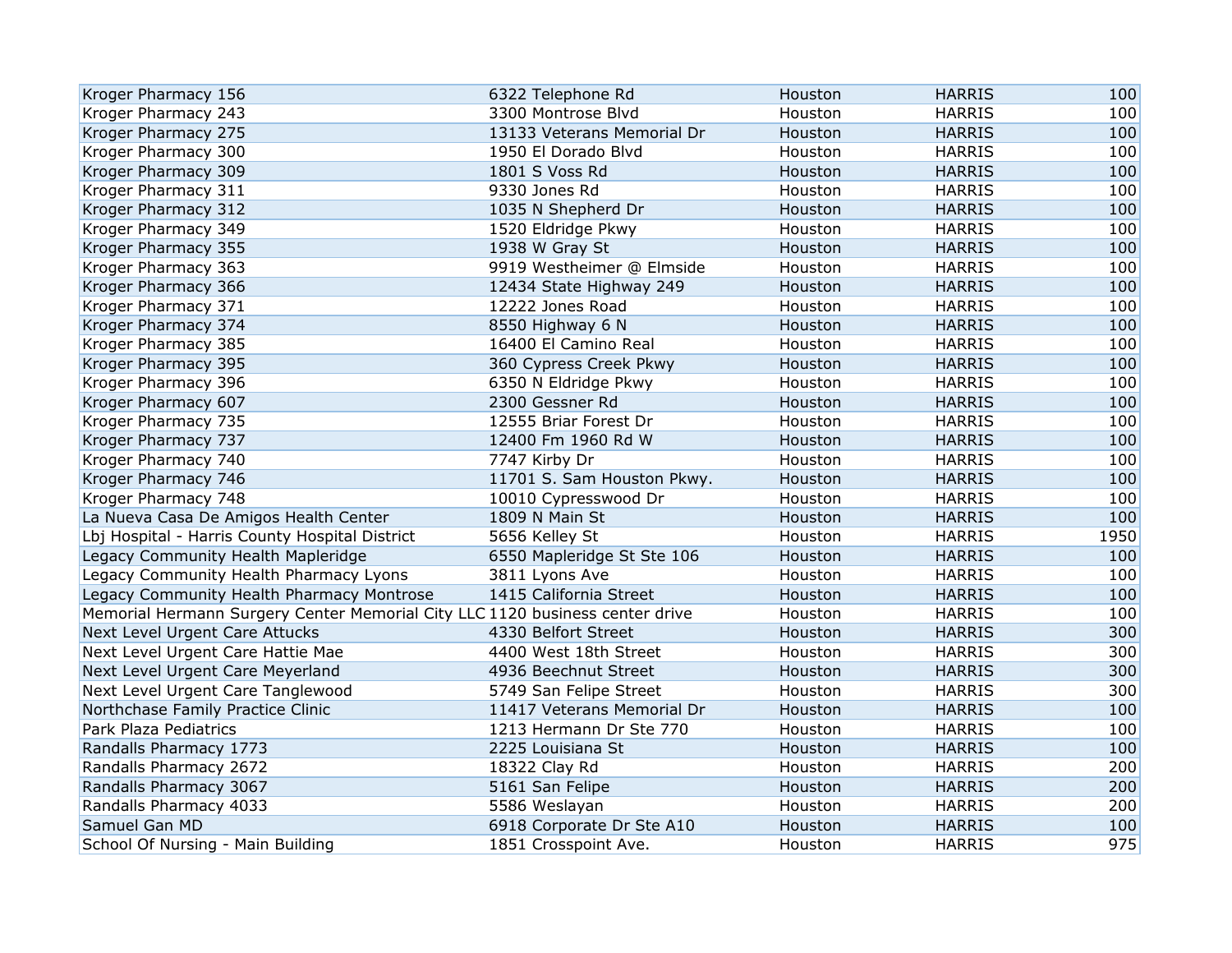| Sharpstown Health Services                       | 6201 Bonhomme                  | Houston  | <b>HARRIS</b> | 100  |
|--------------------------------------------------|--------------------------------|----------|---------------|------|
| Sheng Kun Yao Md                                 | 9440 Bellaire Blvd             | Houston  | <b>HARRIS</b> | 100  |
| Spring Branch Community Health Center Pitner     | 8575 Pitner Rd                 | Houston  | <b>HARRIS</b> | 100  |
| Spring Branch Community Health Center-Whole Life | 1905 Jacquelyn Dr Ste 101      | Houston  | <b>HARRIS</b> | 100  |
| St Hope Foundation                               | 255 Northpoint Dr Ste 200      | Houston  | <b>HARRIS</b> | 200  |
| St Johns Physician                               | 9180 Bellaire Blvd             | Houston  | <b>HARRIS</b> | 100  |
| Sunnyside Health Center                          | 4605 Wilmington St             | Houston  | <b>HARRIS</b> | 100  |
| <b>TCH Main</b>                                  | 6621 Fannin St Mc 22510        | Houston  | <b>HARRIS</b> | 1275 |
| <b>Tejas Medical Associates</b>                  | 6510 Hillcroft St Ste 200      | Houston  | <b>HARRIS</b> | 100  |
| Texas Oncology Pa Willowbrook                    | 13215 Dotson Rd                | Houston  | <b>HARRIS</b> | 100  |
| The Heights Emergency Room                       | 101 North Loop W               | Houston  | <b>HARRIS</b> | 100  |
| Tlc Clinic Pllc                                  | 12600 Scarsdale Blvd Ste A     | Houston  | <b>HARRIS</b> | 100  |
| Ut Physicians Greens Clinic                      | 550 Greens Parkway Ste 150     | Houston  | <b>HARRIS</b> | 300  |
| UT PHYSICIANS MULTISPECIALTY CLINIC-VICTORY      | 7364 Antoine Dr                | Houston  | <b>HARRIS</b> | 500  |
| Ut Physicians Multispecialty-Jensen              | 2620 E Crosstimbers St Ste 100 | Houston  | <b>HARRIS</b> | 100  |
| Utp Heights Clinic                               | 925 N Shepherd Dr              | Houston  | <b>HARRIS</b> | 100  |
| Walgreens Pharmacy 04027                         | 5200 Westheimer Rd             | Houston  | <b>HARRIS</b> | 100  |
| <b>Wellmed Management</b>                        | 9380 W Sam Houston Pkwy        | Houston  | <b>HARRIS</b> | 200  |
| Avenue 360 Health And Wellness Humble            | 9816 Memorial Blvd Ste 120     | Humble   | <b>HARRIS</b> | 100  |
| Kroger Pharmacy 190                              | 9475 Fm 1960 Bypass Rd W       | Humble   | <b>HARRIS</b> | 100  |
| Kroger Pharmacy 318                              | 19250 WEST LAKE HOUSTON PKWY   | Humble   | <b>HARRIS</b> | 100  |
| Northeast Ped Associates Humble                  | 104 E Main St                  | Humble   | <b>HARRIS</b> | 100  |
| Se Texas Er & Hospital                           | 19211 Mckay Dr                 | Humble   | <b>HARRIS</b> | 300  |
| Katy Medical Complex Pharmacy                    | 21700 Kingsland Blvd           | Katy     | <b>HARRIS</b> | 100  |
| Kroger Pharmacy 378                              | 6055 Fry Rd                    | Katy     | <b>HARRIS</b> | 100  |
| Memorial Hermann Surgery Center Katy LLP         | 23920 Katy Freeway             | Katy     | <b>HARRIS</b> | 100  |
| Mhmg Katy                                        | 23960 Katy Fwy                 | Katy     | <b>HARRIS</b> | 100  |
| Mhmg Katy Occupational Medicine                  | 23920 Katy Fwy Ste 540         | Katy     | <b>HARRIS</b> | 100  |
| Randalls Pharmacy 2671                           | 525 S Fry Rd                   | Katy     | <b>HARRIS</b> | 100  |
| Texas Oncology Pa Katy                           | 1331 W Grand Pkwy N Ste 340    | Katy     | <b>HARRIS</b> | 100  |
| West Houston Community Health Center             | 19333 Clay Rd                  | Katy     | <b>HARRIS</b> | 100  |
| Zealth Care Pllc                                 | 19121 W Little York Rd Ste B   | Katy     | <b>HARRIS</b> | 200  |
| Kroger Pharmacy 310                              | 3410 NORTHPARK DR              | Kingwood | <b>HARRIS</b> | 100  |
| HCA Houston Healthcare Southeast                 | 4000 spencer highway           | Pasadena | <b>HARRIS</b> | 100  |
| Vcare Clinics - Pasadena                         | 2615 Strawberry Rd             | Pasadena | <b>HARRIS</b> | 100  |
| Next Level Urgent Care Pearland                  | 8325 Broadway Suite 220        | Pearland | <b>HARRIS</b> | 300  |
| Kroger Pharmacy 130                              | 2150 Spring Stuebner Rd        | Spring   | <b>HARRIS</b> | 100  |
| Kroger Pharmacy 307                              | 15802 Champion Forest Dr       | Spring   | <b>HARRIS</b> | 100  |
| Kroger Pharmacy 358                              | 5671 Treaschwig Rd             | Spring   | <b>HARRIS</b> | 100  |
| Kroger Pharmacy 364                              | 6060 Fm 2920 Rd                | Spring   | <b>HARRIS</b> | 100  |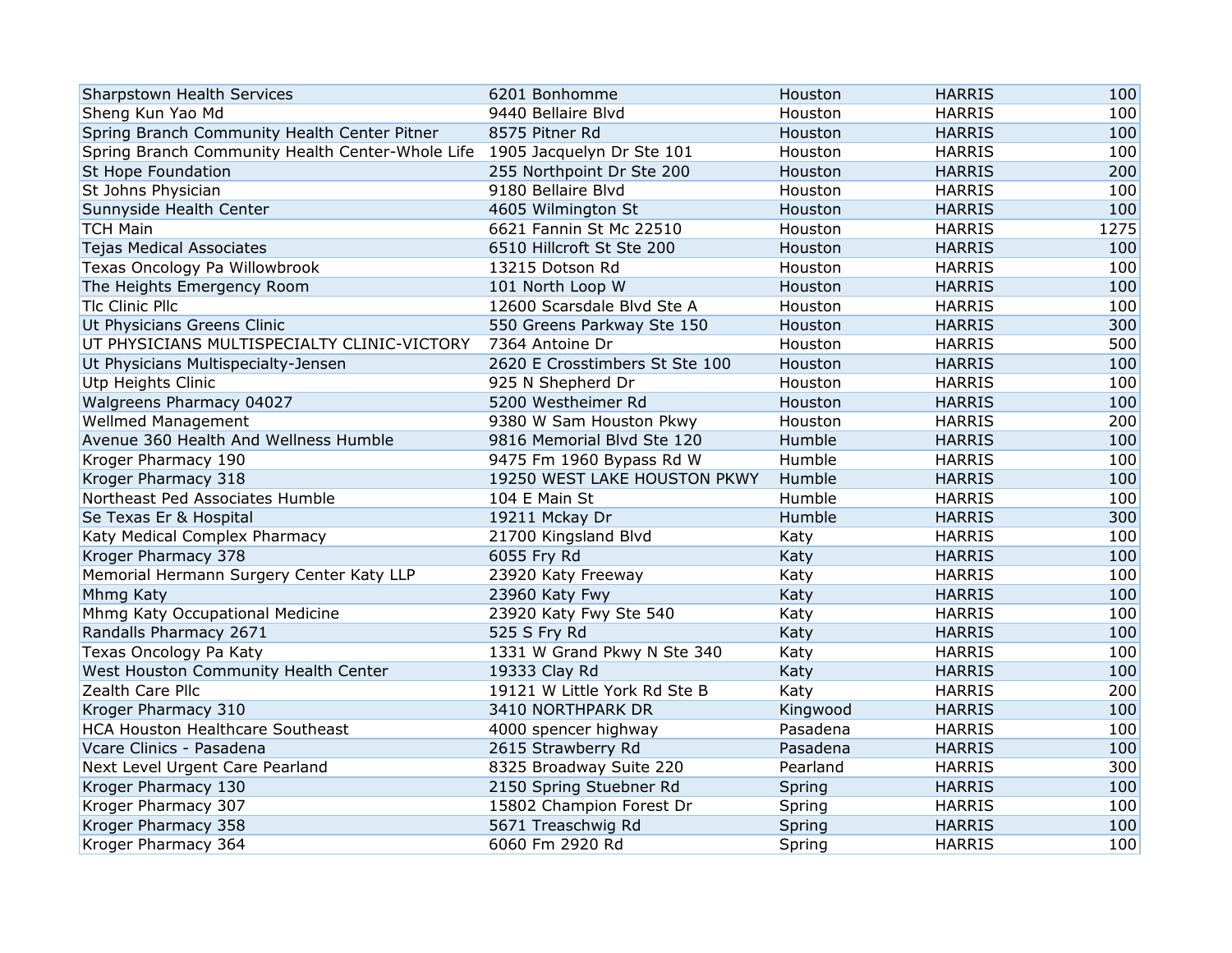| Kroger Pharmacy 376                             | 18518 Kuykendahl Rd             | Spring                  | <b>HARRIS</b>    | 100  |
|-------------------------------------------------|---------------------------------|-------------------------|------------------|------|
| Kroger Pharmacy 738                             | 8745 Spring Cypress Rd          | Spring                  | <b>HARRIS</b>    | 100  |
| Kroger Pharmacy 117                             | 24350 Kuykendahl Rd             | Tomball                 | <b>HARRIS</b>    | 100  |
| Kroger Pharmacy 390                             | 14060 Fm 2920 Rd                | Tomball                 | <b>HARRIS</b>    | 100  |
| Park Manor of Tomball                           | Park Manor of Tomball           | Tomball                 | <b>HARRIS</b>    | 100  |
| Tomball Regional Internal Medicine Associates   | 13414 Medical Complex Dr.       | Tomball                 | <b>HARRIS</b>    | 100  |
| Royal Health Clinic                             | 31315 Fm 2920 Rd Ste 3          | Waller                  | <b>HARRIS</b>    | 100  |
| University Of Texas Medical Branch - Clear Lake | 200 Blossom                     | Webster                 | <b>HARRIS</b>    | 200  |
| Brookshires Pharmacy 130                        | 590 W Main St                   | Hallsville              | <b>HARRISON</b>  | 100  |
| Kroger Pharmacy 953                             | 300 E. End Blvd. (Hwy 80)       | Marshall                | <b>HARRISON</b>  | 100  |
| Marshall-Harrison County Health District (Re)   | 805 Lindsey Dr                  | Marshall                | <b>HARRISON</b>  | 100  |
| Super 1 Pharmacy 631                            | 207 E End Blvd N                | Marshall                | <b>HARRISON</b>  | 100  |
| Walgreens Pharmacy 06196                        | 309 E End Blvd N                | Marshall                | <b>HARRISON</b>  | 100  |
| Coon Memorial Hospital                          | 1411 Denver Ave                 | Dalhart                 | <b>HARTLEY</b>   | 300  |
| United Pharmacy 534                             | 1601 Tennessee Ave              | Dalhart                 | <b>HARTLEY</b>   | 100  |
| The Drug Store                                  | 100 S Avenue E                  | Haskell                 | <b>HASKELL</b>   | 100  |
| <b>Dripping Springs Pharmacy</b>                | 100 Commons Rd Suite 1          | <b>Dripping Springs</b> | <b>HAYS</b>      | 100  |
| Canadian Family Physicians                      | 1010 South 4th                  | Canadian                | <b>HEMPHILL</b>  | 200  |
| <b>Medical Associates Of Athens</b>             | 115 Medical Cir Ste 108         | Athens                  | <b>HENDERSON</b> | 200  |
| Brookshires Pharmacy 064                        | 1200 S 3rd St                   | Mabank                  | <b>HENDERSON</b> | 100  |
| Ut Health Rgv Employee Health Edinburg          | 1210 W Schunior St              | Edinburg                | <b>HIDALGO</b>   | 1950 |
| Yvonne Bracamontes MD PA                        | 3111 Center Pointe Drive Suit B | Edinburg                | <b>HIDALGO</b>   | 500  |
| Hidalgo County HHS Hidalgo                      | 702 E Ramon Ayala Dr            | Hidalgo                 | <b>HIDALGO</b>   | 100  |
| Ashley Pediatrics Day And Night Clinic La Joya  | 328 A E. Expressway 83          | La Joya                 | <b>HIDALGO</b>   | 100  |
| Lees Pharmacy North                             | 5120 N 10th St                  | McAllen                 | <b>HIDALGO</b>   | 100  |
| Mcallen Oncology                                | 5401 N G St                     | McAllen                 | <b>HIDALGO</b>   | 100  |
| South Texas Health System Heart                 | 1900 South D Street             | McAllen                 | <b>HIDALGO</b>   | 400  |
| Argenal Pediatrics And Family Care              | 516 N Shary Rd                  | Mission                 | <b>HIDALGO</b>   | 100  |
| Clinica Sagrado Corazon                         | 3401 W Mile 5 Rd Ste 1          | Mission                 | <b>HIDALGO</b>   | 100  |
| La Joya's Neighborhood Doctors                  | 2121 E Griffin Pkwy             | Mission                 | <b>HIDALGO</b>   | 100  |
| Rawls Rx, LLC                                   | 1112 E. Griffin Pkwy            | Mission                 | <b>HIDALGO</b>   | 100  |
| Ashley Pediatrics Day And Night Clinic          | 17927 Washington Palm Dr        | Penitas                 | <b>HIDALGO</b>   | 100  |
| Eduardo Guzman Md                               | 2308 Hwy 83 Ste F               | Penitas                 | <b>HIDALGO</b>   | 100  |
| Industrial Health Works                         | 6201 South Cage Blvd            | Pharr                   | <b>HIDALGO</b>   | 100  |
| norma iglesias m.d. and assoc                   | 712 SOUTH CAGE BLVD             | Pharr                   | <b>HIDALGO</b>   | 100  |
| Norma Iglesias Md And Associates                | 1205 N Raul Longoria Rd Ste H   | San Juan                | <b>HIDALGO</b>   | 200  |
| Nuestra Clinica del Valle Inc.                  | 801 W. 1st Street               | San Juan                | <b>HIDALGO</b>   | 100  |
| <b>Wellmed Management</b>                       | 1001 James St                   | Weslaco                 | <b>HIDALGO</b>   | 100  |
| Brookshires Pharmacy 53                         | 120 S Waco St                   | Hillsboro               | <b>HILL</b>      | 100  |
| Brookshires Pharmacy 036                        | 1310 N Brazos St                | Whitney                 | <b>HILL</b>      | 100  |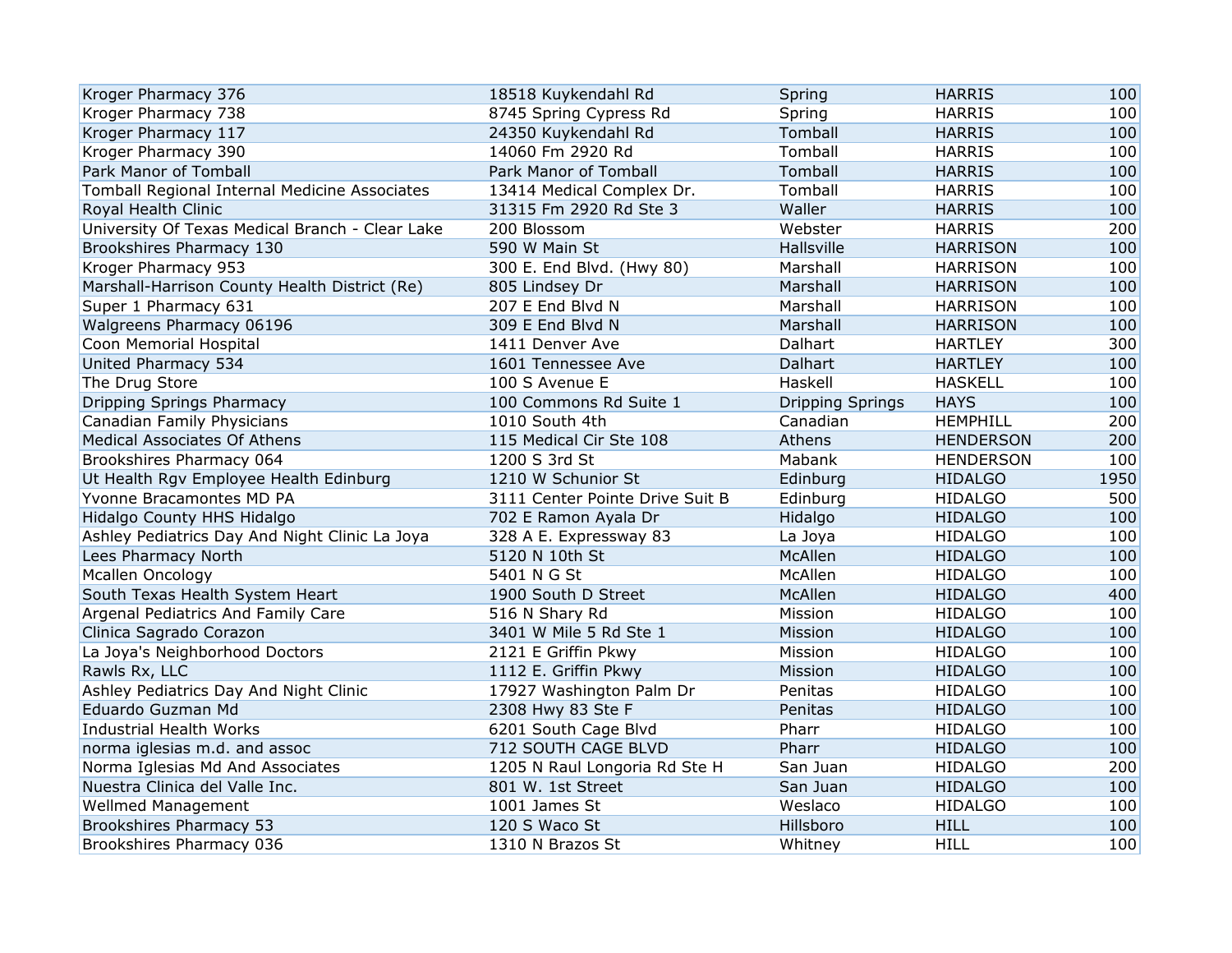| Eubank Drug LLC                                                              | 1510 N BRAZOS ST         | Whitney           | <b>HILL</b>       | 100 |
|------------------------------------------------------------------------------|--------------------------|-------------------|-------------------|-----|
| Howard County Community Health Center                                        | 1300 S Gregg St          | <b>Big Spring</b> | <b>HOCKLEY</b>    | 100 |
| United Pharmacy 509                                                          | 511 College Ave          | Levelland         | <b>HOCKLEY</b>    | 100 |
| Brookshires Pharmacy 94                                                      | 1301 S Morgan St         | Granbury          | <b>HOOD</b>       | 100 |
| HEB Pharmacy 631                                                             | 3804 Us Hwy 377          | Granbury          | <b>HOOD</b>       | 100 |
| Walgreens Pharmacy 05921                                                     | 1050 E Us Highway 377    | Granbury          | <b>HOOD</b>       | 100 |
| Brookshire's Pharmacy 013                                                    | 809 Gilmer Rd.           | Sulphur Springs   | <b>HOPKINS</b>    | 100 |
| Christus Mother Frances Hospital - Sulphur Springs                           | 115 Airport Rd           | Sulphur Springs   | <b>HOPKINS</b>    | 200 |
| Walgreens Pharmacy 11910                                                     | 1130 S Broadway St       | Sulphur Springs   | <b>HOPKINS</b>    | 100 |
| Houston County Family Medical Clinic                                         | 1501 E Loop 304 Ste 50   | Crockett          | <b>HOUSTON</b>    | 100 |
| <b>UNITED PHARMACY #539</b>                                                  | 1414 WEST WILSON         | Borger            | <b>HUTCHINSON</b> | 100 |
| City Drug Store of Jacksboro, Inc.                                           | 104 East Belknap         | Jacksboro         | <b>JACK</b>       | 100 |
| Christus Jasper Memorial Hospital Obstestrical Depart 1275 Marvin Hancock Dr |                          | Jasper            | <b>JASPER</b>     | 200 |
| Lhd Jasper-Newton Co Phealth Dist (Re)                                       | 139 W Lamar St           | Jasper            | <b>JASPER</b>     | 100 |
| Christus Health St Elizabeth Hospital                                        | 2830 Calder St           | Beaumont          | <b>JEFFERSON</b>  | 975 |
| Legacy Community Health (Central Stagg Lcsp)                                 | 3455 Stagg Dr.           | Beaumont          | <b>JEFFERSON</b>  | 100 |
| Texas Department of Criminal Justice Stiles                                  | 3060 FM 3514             | Beaumont          | <b>JEFFERSON</b>  | 100 |
| Lhd Port Arthur City Health Dept (Re)                                        | 449 Austin Ave           | Port Arthur       | <b>JEFFERSON</b>  | 100 |
| HEB Pharmacy 223                                                             | 1115 E Main St           | Alice             | <b>JIM WELLS</b>  | 200 |
| Walgreens Pharmacy 10231                                                     | 1055 E Main St           | Alice             | <b>JIM WELLS</b>  | 200 |
| Best Value West Pharmacy                                                     | 124 W Renfro             | <b>Burleson</b>   | <b>JOHNSON</b>    | 100 |
| HEB Pharmacy 16                                                              | 165 Nw John Jones Dr     | <b>Burleson</b>   | <b>JOHNSON</b>    | 100 |
| Kroger Pharmacy 591                                                          | 1631 Sw Wilshire Blvd    | Burleson          | <b>JOHNSON</b>    | 100 |
| Walgreens Pharmacy 05377                                                     | 833 Sw Wilshire Blvd     | Burleson          | <b>JOHNSON</b>    | 100 |
| Best Value Royce's Pharmacy                                                  | 502 N Main St            | Cleburne          | <b>JOHNSON</b>    | 100 |
| Genoa Healthcare Llc 20076                                                   | 1601 N Anglin St Ste 113 | Cleburne          | <b>JOHNSON</b>    | 100 |
| HEB Pharmacy 679                                                             | 600 W Henderson St       | Cleburne          | <b>JOHNSON</b>    | 100 |
| Kroger Pharmacy 415                                                          | 1617 W Henderson St      | Cleburne          | <b>JOHNSON</b>    | 100 |
| Savon 4294                                                                   | 210 W Katherine P Raines | Cleburne          | <b>JOHNSON</b>    | 100 |
| Walgreens Pharmacy 05434                                                     | 1621 W Henderson St      | Cleburne          | <b>JOHNSON</b>    | 100 |
| Brookshires Pharmacy 133                                                     | 1001 Joshua Station St   | Joshua            | <b>JOHNSON</b>    | 100 |
| <b>DSHS Anson</b>                                                            | 2062 Us Hwy 277 North    | Anson             | <b>JONES</b>      | 100 |
| Karnes Community Health Center                                               | 757 S PANNA MARIA        | Karnes City       | <b>KARNES</b>     | 100 |
| Karnes County Family Residential Center                                      | 409 FM 1144              | Karnes City       | <b>KARNES</b>     | 100 |
| HEB Pharmacy 693                                                             | 107 N Sunset Strip St    | Kenedy            | <b>KARNES</b>     | 100 |
| Roberto Ramirez Md                                                           | 3349 S Highway 181       | Kenedy            | <b>KARNES</b>     | 100 |
| Texas Department of Criminal Justice CONNALLY                                | 899 FM 632               | Kenedy            | <b>KARNES</b>     | 100 |
| Brookshires Pharmacy 89                                                      | Po Box 1230              | Forney            | <b>KAUFMAN</b>    | 100 |
| Kroger Pharmacy 579                                                          | 500 Marketplace Blvd     | Forney            | <b>KAUFMAN</b>    | 100 |
| Walgreens Pharmacy 10817                                                     | 451 Fm 548               | Forney            | <b>KAUFMAN</b>    | 100 |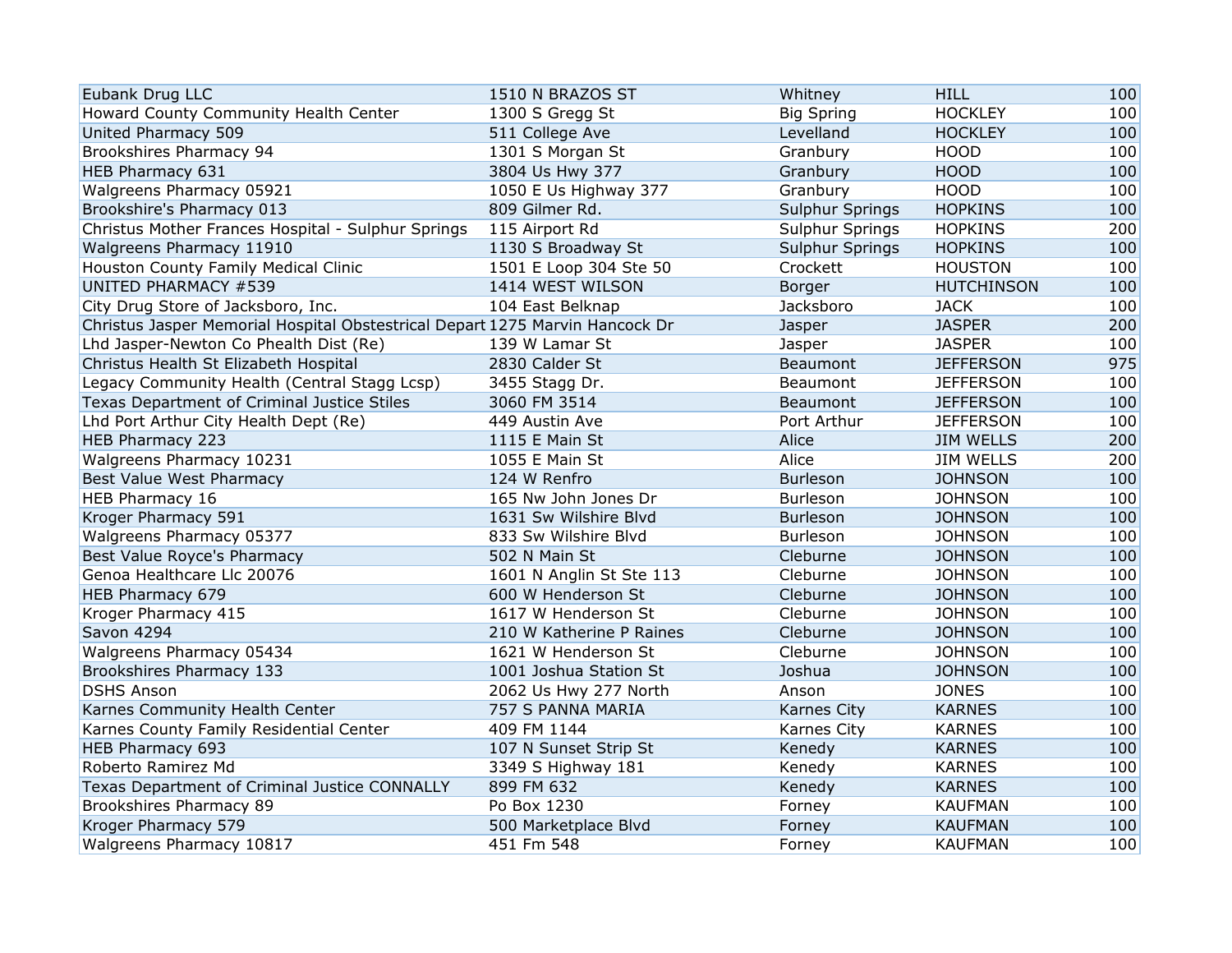| Brookshires Pharmacy 035                     | 2235 S Washington St              | Kaufman             | <b>KAUFMAN</b>   | 100  |
|----------------------------------------------|-----------------------------------|---------------------|------------------|------|
| Brookshires Pharmacy 023                     | 1400 W. Moore St.                 | Terrell             | <b>KAUFMAN</b>   | 100  |
| <b>Family Practice Associates</b>            | 220 Wesley Dr                     | Kerrville           | <b>KERR</b>      | 100  |
| Heb Pharmacy 401                             | 409 E Kleberg                     | Kingsville          | <b>KLEBERG</b>   | 100  |
| Walgreens Pharmacy 03917                     | 922 E King Ave                    | Kingsville          | <b>KLEBERG</b>   | 100  |
| Knox County Hospital                         | 701 Se 5th St                     | Knox City           | <b>KNOX</b>      | 100  |
| Texas Department of Criminal Justice COTULLA | 610 FM 624                        | Cotulla             | <b>LA SALLE</b>  | 100  |
| Brookshires Pharmacy 014                     | 925 Clarksville St                | Paris               | <b>LAMAR</b>     | 100  |
| Kroger Pharmacy 957                          | 1310 Clarksville St               | Paris               | <b>LAMAR</b>     | 100  |
| Walgreens Pharmacy 07242                     | 3603 Lamar Ave                    | Paris               | <b>LAMAR</b>     | 100  |
| <b>DSHS Lampasas</b>                         | 205 Water Street                  | Lampasas            | <b>LAMPASAS</b>  | 100  |
| Fresenius Kidney Care                        | 1202 Central Texas Expressway     | Lampasas            | <b>LAMPASAS</b>  | 100  |
| Lavaca Family Health Clinic                  | 1406 North Texana                 | Hallettsville       | <b>LAVACA</b>    | 200  |
| Brookshires Pharmacy 75                      | 103 Main St                       | Normangee           | <b>LEON</b>      | 100  |
| Health Center of Southeast Texas             | 307 N. William Barnett Ave.       | Cleveland           | <b>LIBERTY</b>   | 500  |
| Texas Department of Criminal Justice Plane   | 904 FM 686                        | Dayton              | <b>LIBERTY</b>   | 100  |
| Health Center Of Southeast Texas-Liberty     | 1202 N Travis St                  | Liberty             | <b>LIBERTY</b>   | 100  |
| Heb Pharmacy 467                             | 701 E Milam St                    | Mexia               | <b>LIMESTONE</b> | 100  |
| Parkview Regional Hospital                   | 600 S Bonham St                   | Mexia               | <b>LIMESTONE</b> | 100  |
| Health by Design Valero Three Rivers Clinic  | 100 W LeRoy St                    | <b>Three Rivers</b> | LIVE OAK         | 100  |
| Hill Country Direct Care                     | 904 Ford St                       | Llano               | <b>LLANO</b>     | 100  |
| Amigos Pharmacy 503                          | 112 North University Avenue       | Lubbock             | <b>LUBBOCK</b>   | 100  |
| Dr. Karen Soriano                            | 9812 Slide Rd                     | Lubbock             | <b>LUBBOCK</b>   | 100  |
| <b>I27 Medical Center</b>                    | 4105 I-27                         | Lubbock             | <b>LUBBOCK</b>   | 300  |
| Lhd Lubbock City Health Dept (Re)            | 806 18th St                       | Lubbock             | <b>LUBBOCK</b>   | 1000 |
| Market Street Pharmacy 502                   | 3405 50th St                      | Lubbock             | <b>LUBBOCK</b>   | 100  |
| Market Street Pharmacy 543                   | 4205 98th St                      | Lubbock             | <b>LUBBOCK</b>   | 100  |
| Southwest Medical                            | 4004 82nd Street                  | Lubbock             | <b>LUBBOCK</b>   | 200  |
| <b>UMC Internal Medicine</b>                 | 808 Joliet Ave                    | Lubbock             | <b>LUBBOCK</b>   | 200  |
| Umcp, Lakeridge Urgent Care                  | 5130 82nd St                      | Lubbock             | <b>LUBBOCK</b>   | 100  |
| United Pharmacy 551                          | 8010 Frankford Ave                | Lubbock             | <b>LUBBOCK</b>   | 100  |
| United Pharmacy 552                          | 6313 4th Street                   | Lubbock             | <b>LUBBOCK</b>   | 100  |
| Donald Freitag MD                            | 2600 Lockwood St Ste A            | Tahoka              | <b>LYNN</b>      | 100  |
| Family Wellness Clinic                       | 1809 Lockwood Ave                 | Tahoka              | <b>LYNN</b>      | 100  |
| Palacios Medical Clinic                      | 307 Green Ave.                    | Palacios            | <b>MATAGORDA</b> | 100  |
| Heb Pharmacy 419                             | 2135 E Main                       | Eagle Pass          | <b>MAVERICK</b>  | 100  |
| Walgreens 15993                              | 2341 EAST MAIN                    | Eagle Pass          | <b>MAVERICK</b>  | 100  |
| <b>Brady Medical Clinic</b>                  | 2010 Nine Rd                      | <b>Brady</b>        | <b>MCCULLOCH</b> | 200  |
| Baylor University Student Health Services    | 209 Speight Ave FI 2              | Waco                | <b>MCLENNAN</b>  | 100  |
| Martin Luther King Clinic                    | 1911 N Martin Luther King Jr Blvd | Waco                | <b>MCLENNAN</b>  | 100  |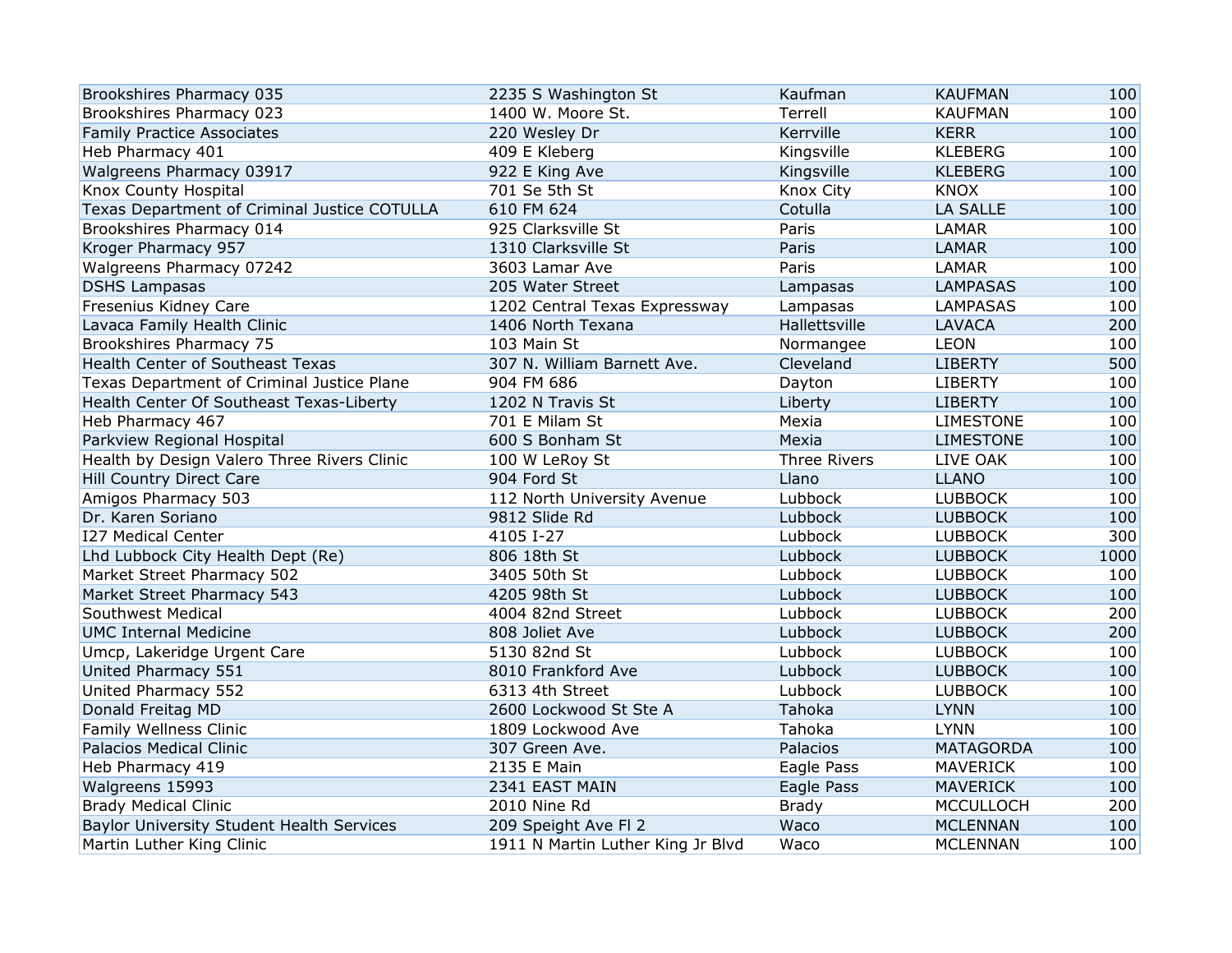| Providence Clinic - Londonderry                                              | 7003 Woodway Dr                | Waco             | <b>MCLENNAN</b>    | 100 |
|------------------------------------------------------------------------------|--------------------------------|------------------|--------------------|-----|
| Texas Cancer Care Research Ctr                                               | 1700 W Hwy 6                   | Waco             | <b>MCLENNAN</b>    | 100 |
| Waco Internal Medicine Associates                                            | 301 Richland W Cir             | Waco             | <b>MCLENNAN</b>    | 100 |
| West Oak Med Clinic Pa                                                       | 407 W Oak St                   | West             | <b>MCLENNAN</b>    | 100 |
| Heb Pharmacy 424                                                             | 609 19th St                    | Hondo            | <b>MEDINA</b>      | 100 |
| Albertsons Pharmacy 671                                                      | 3317 N Midland Dr              | Midland          | MIDLAND            | 100 |
| Albertsons Pharmacy 674                                                      | 4706 N Midkiff Road            | Midland          | <b>MIDLAND</b>     | 100 |
| <b>Allison Cancer Center</b>                                                 | 400 Rosalind Grover Pkwy       | Midland          | MIDLAND            | 100 |
| <b>Graham Pharmacy</b>                                                       | 1601 W Wall St                 | Midland          | <b>MIDLAND</b>     | 100 |
| Permian Basin Community Ctr Mhmr - Bridges Behavi 401 E Illinois Ave Ste 100 |                                | Midland          | MIDLAND            | 300 |
| LHD MILAM CO HEALTH DEPT (RE)                                                | 209 S. Houston Ave             | Cameron          | <b>MILAM</b>       | 200 |
| Milam Co Health Depart Rockdale                                              | 313 N Main Street              | Rockdale         | <b>MILAM</b>       | 200 |
| Nocona General Hospital                                                      | 100 Park Rd                    | Nocona           | <b>MONTAGUE</b>    | 100 |
| Conroe Willis Family Medicine                                                | 4015 Interstate 45 N Ste 220   | Conroe           | <b>MONTGOMERY</b>  | 300 |
| Family First Urgent Care                                                     | 2510 S Loop 336 W              | Conroe           | <b>MONTGOMERY</b>  | 100 |
| Kroger Pharmacy 136                                                          | 341 S Loop 336 W               | Conroe           | <b>MONTGOMERY</b>  | 100 |
| Kroger Pharmacy 316                                                          | 4747 Research Forest Dr        | Conroe           | <b>MONTGOMERY</b>  | 100 |
| Lone Star Family Health Center                                               | 605 S. Conroe Medical Dr       | Conroe           | <b>MONTGOMERY</b>  | 200 |
| Next Level Urgent Care Montgomery County                                     | 521 N Thompson                 | Conroe           | <b>MONTGOMERY</b>  | 300 |
| Davam Urgent Care                                                            | 6022 Fm 1488 Rd                | Magnolia         | <b>MONTGOMERY</b>  | 100 |
| Kroger Pharmacy 389                                                          | 6616 Fm 1488 Rd                | Magnolia         | <b>MONTGOMERY</b>  | 100 |
| Kroger Pharmacy 142                                                          | 20168 Eva St                   | Montgomery       | <b>MONTGOMERY</b>  | 100 |
| Kroger Pharmacy 138                                                          | 22030 Market Place Dr          | <b>New Caney</b> | <b>MONTGOMERY</b>  | 100 |
| Family Medicine At Sterling Ridge                                            | 10110 Woodlands Pkwy           | Spring           | <b>MONTGOMERY</b>  | 100 |
| <b>Hometown Pediatrics</b>                                                   | 1595 Lake Front Cir            | Spring           | <b>MONTGOMERY</b>  | 100 |
| Kroger Pharmacy 373                                                          | 2301 Rayford Rd                | Spring           | <b>MONTGOMERY</b>  | 100 |
| Mh Urgent Care Bender's Landing                                              | 4057 Riley Fuzzel Rd Ste 1100b | Spring           | <b>MONTGOMERY</b>  | 100 |
| Kroger Pharmacy 014                                                          | 12605 I-45 N                   | <b>Willis</b>    | <b>MONTGOMERY</b>  | 100 |
| Moore County Internal Medicine                                               | 1405 E 1st St Ste 101          | Dumas            | <b>MOORE</b>       | 100 |
| Brookshires Pharmacy 109                                                     | 609 Linda Dr                   | Daingerfield     | <b>MORRIS</b>      | 100 |
| East Texas Community Health Services                                         | 1309 S. University Dr.         | Nacogdoches      | <b>NACOGDOCHES</b> | 100 |
| Kroger Pharmacy 990                                                          | 1215 North St                  | Nacogdoches      | <b>NACOGDOCHES</b> | 100 |
| My Md Select                                                                 | 3618 N University Dr           | Nacogdoches      | <b>NACOGDOCHES</b> | 100 |
| Brookshires Pharmacy 14 - Newton                                             | 701 W Court St                 | Newton           | <b>NEWTON</b>      | 200 |
| Brookshires Pharmacy 117                                                     | 501 E Broadway St              | Sweetwater       | <b>NOLAN</b>       | 200 |
| Lhd Sweetwater-Nolan Co Health Dept (Re)                                     | 301 E 12th St                  | Sweetwater       | <b>NOLAN</b>       | 100 |
| Rolling Plains Memorial Hospital Employee And Patien 200 E Arizona           |                                | Sweetwater       | <b>NOLAN</b>       | 200 |
| Amistad Community Health Center                                              | 1533 S Brownlee Blvd Ste 100   | Corpus Christi   | <b>NUECES</b>      | 200 |
| Corpus Christi Fire Department                                               | 2406 Leopard St                | Corpus Christi   | <b>NUECES</b>      | 100 |
| Corpus Christi Medical Center                                                | 3315 S Alameda St              | Corpus Christi   | <b>NUECES</b>      | 400 |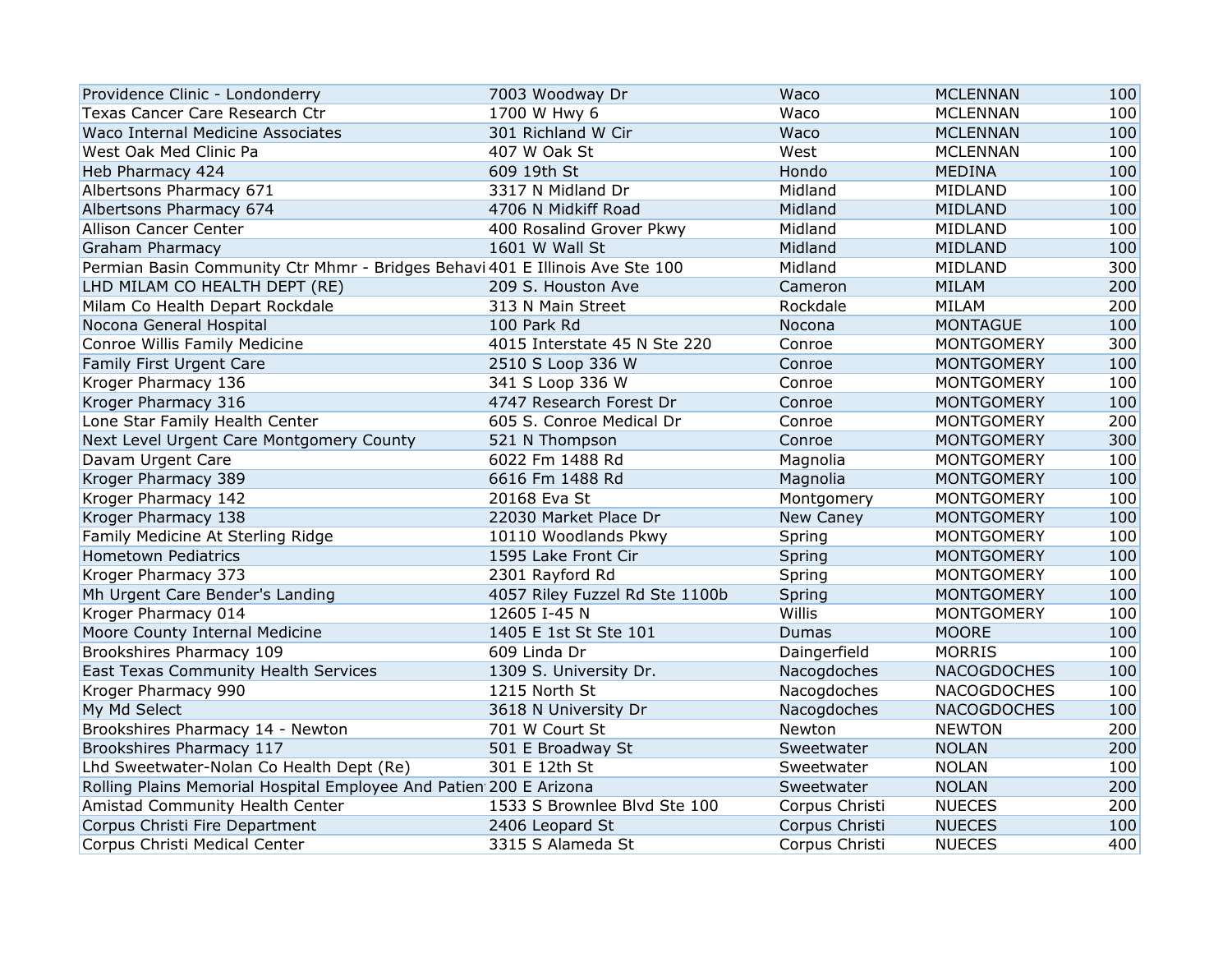| Corpus Christi Outpatient Surgery                 | 3636 S Alameda St Ste A  | Corpus Christi       | <b>NUECES</b>    | 100  |
|---------------------------------------------------|--------------------------|----------------------|------------------|------|
| Driscoll Health System                            | 3533 S. Alameda          | Corpus Christi       | <b>NUECES</b>    | 1000 |
| PAM Specialty Hospital Corpus Christi             | 345 S Water St.          | Corpus Christi       | <b>NUECES</b>    | 100  |
| Post Acute Medical Rehabilitaion Hospital of Corp | 345 S. Water Street      | Corpus Christi       | <b>NUECES</b>    | 100  |
| Promptu Immediate Care - Saratoga                 | 5638 Saratoga Blvd       | Corpus Christi       | <b>NUECES</b>    | 100  |
| <b>Wellmed Management</b>                         | 13725 Northwest Blvd     | Corpus Christi       | <b>NUECES</b>    | 100  |
| United Pharmacy 525                               | 2802 Hwy 83 South        | Perryton             | <b>OCHILTREE</b> | 100  |
| Walgreens Pharmacy 12355                          | 1790 Texas Ave           | <b>Bridge City</b>   | ORANGE           | 100  |
| Walgreens Pharmacy 03081                          | 1408 N 16th St           | Orange               | <b>ORANGE</b>    | 100  |
| Brookshires Pharmacy 270                          | 1380 N Main St           | Vidor                | ORANGE           | 100  |
| Walgreens Pharmacy 10139                          | 1305 N Main St           | Vidor                | <b>ORANGE</b>    | 100  |
| <b>DSHS Mineral Wells</b>                         | 4113 Highway 180 E       | <b>Mineral Wells</b> | PALO PINTO       | 100  |
| Hope Community Medicine-Carthage                  | 820 West Panola St.      | Carthage             | <b>PANOLA</b>    | 100  |
| Brookshires Pharmacy 126                          | Po Box 587               | Springtown           | <b>PARKER</b>    | 100  |
| Best Value Hometown Pharmacy                      | 1702 Santa Fe Dr         | Weatherford          | <b>PARKER</b>    | 100  |
| Weatherford Rehabilitation Hospital LLC           | 703 Eureka Street        | Weatherford          | <b>PARKER</b>    | 100  |
| Family Healthcare Of Bovina                       | 1100 Highway 86          | <b>Bovina</b>        | <b>PARMER</b>    | 200  |
| Friona Rural Health Clinic                        | 1307 Cleveland Ave Ste B | Friona               | <b>PARMER</b>    | 100  |
| Texas Department of Criminal Justice Polunsky     | 3872 FM 350 South        | Livingston           | <b>POLK</b>      | 100  |
| Amigos Pharmacy 524                               | 3300 I-40 East           | Amarillo             | <b>POTTER</b>    | 100  |
| Care Express Georgia                              | 2701 S Georgia           | Amarillo             | <b>POTTER</b>    | 300  |
| Family Care Clinic Of Bushland                    | 1600 S Fm 2381           | Amarillo             | <b>POTTER</b>    | 100  |
| LHD Amarillo DOH                                  | 1000 Martin Rd           | Amarillo             | <b>POTTER</b>    | 1000 |
| <b>Texas Tech Family Medicine</b>                 | 1400 S Coulter St # 5100 | Amarillo             | <b>POTTER</b>    | 400  |
| United Pharmacy 527                               | 1501 E Amarillo Blvd     | Amarillo             | <b>POTTER</b>    | 100  |
| Presidio County Medical Clinic                    | 1501 N. Erma             | Presidio             | PRESIDIO         | 100  |
| United Pharmacy 522                               | 4701 S Washington St     | Amarillo             | <b>RANDALL</b>   | 200  |
| United Pharmacy 529                               | 5807 Sw 45th Ave Ste 100 | Amarillo             | <b>RANDALL</b>   | 100  |
| United Pharmacy 530                               | 3553 South Soncy         | Amarillo             | <b>RANDALL</b>   | 100  |
| Walgreens Pharmacy 05612                          | 3320 Bell St             | Amarillo             | <b>RANDALL</b>   | 100  |
| Walgreens Pharmacy 05613                          | 5921 Hillside Rd         | Amarillo             | <b>RANDALL</b>   | 100  |
| Walgreens Pharmacy 06501                          | 2601 S Greorgia          | Amarillo             | <b>RANDALL</b>   | 100  |
| Walgreens Pharmacy 13010                          | 2205 Se 34th Ave         | Amarillo             | <b>RANDALL</b>   | 100  |
| United Pharmacy 532                               | 201 N 23rd St            | Canyon               | <b>RANDALL</b>   | 100  |
| Pecos Valley Rural Health Clinic                  | 2335 S Pigman St         | Pecos                | <b>REEVES</b>    | 300  |
| St Joseph Family Medicine Hearne                  | 1643 N Market St         | Hearne               | <b>ROBERTSON</b> | 100  |
| Kroger Pharmacy 574                               | 1950 N Goliad St         | Rockwall             | <b>ROCKWALL</b>  | 100  |
| Kroger Pharmacy 575                               | 2935 Ridge Rd            | Rockwall             | <b>ROCKWALL</b>  | 100  |
| Ridge Road Medical Center                         | 2306 Ridge Rd            | Rockwall             | <b>ROCKWALL</b>  | 100  |
| Walgreens Pharmacy 05827                          | 2911 Ridge Rd            | Rockwall             | <b>ROCKWALL</b>  | 100  |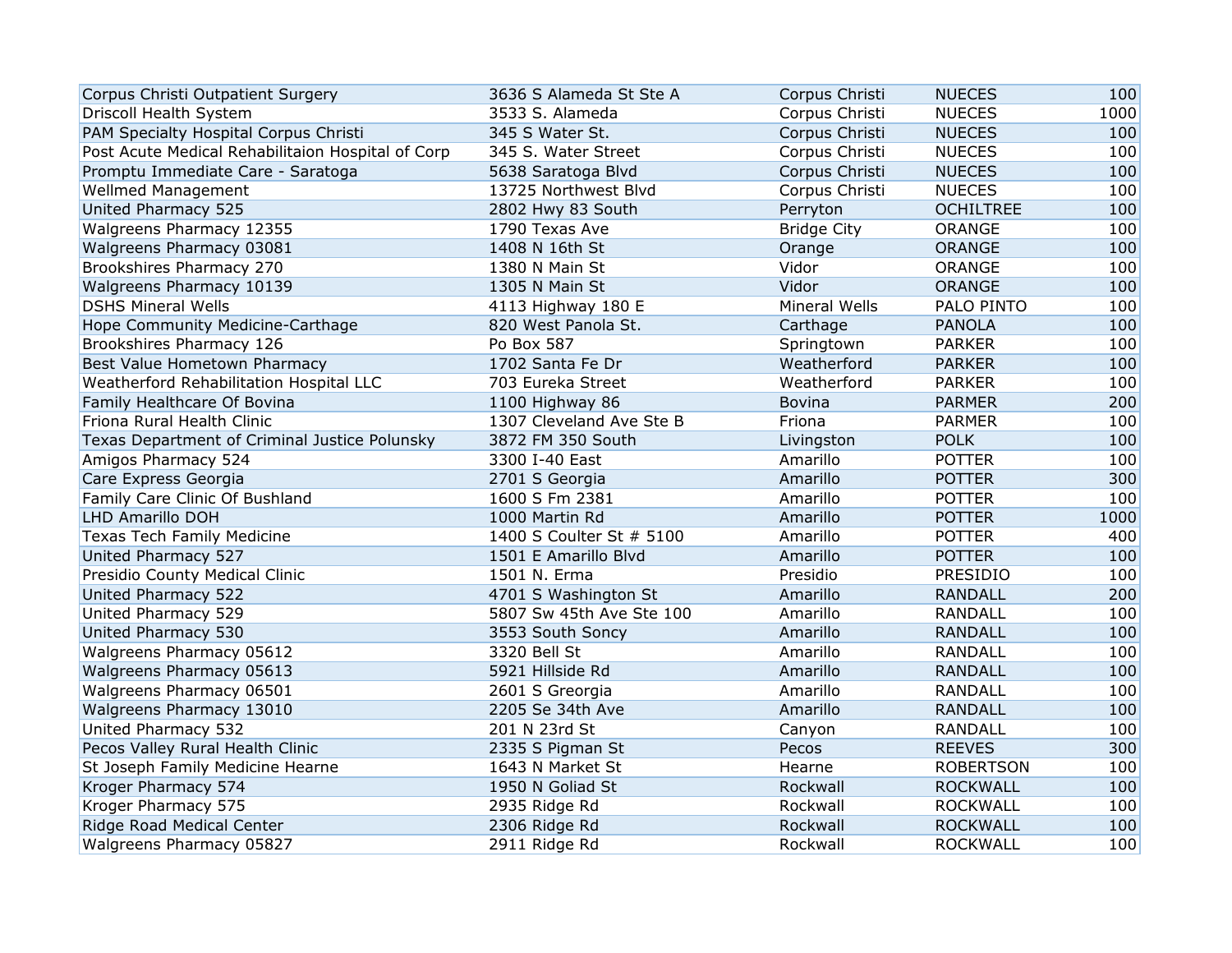| Walgreens Pharmacy 11519                         | 2007 N Goliad St                | Rockwall         | <b>ROCKWALL</b>      | 100  |
|--------------------------------------------------|---------------------------------|------------------|----------------------|------|
| William J Fieldsmith MD PA                       | 2313 Ridge Rd STE 102           | Rockwall         | <b>ROCKWALL</b>      | 200  |
| Tom Thumb Pharmacy 1925                          | 8805 Lakeview Pkwy              | Rowlett          | <b>ROCKWALL</b>      | 100  |
| Walgreens Pharmacy 04818                         | 8801 Lakeview Pkwy              | Rowlett          | <b>ROCKWALL</b>      | 100  |
| <b>DSHS Ballinger</b>                            | 2017 Hutchins Avenue            | <b>Ballinger</b> | <b>RUNNELS</b>       | 100  |
| Kroger Pharmacy 490                              | 2415 Us Highway 79 S            | Henderson        | <b>RUSK</b>          | 100  |
| Texas Department of Criminal Justice EAST TX ISF | 900 Industrial Drive            | Henderson        | <b>RUSK</b>          | 100  |
| Trinity Clinic Family Practice Henderson         | 105 Zeid Blvd # 2               | Henderson        | <b>RUSK</b>          | 100  |
| Walgreens Pharmacy 11212                         | 2126 Us Highway 79 S            | Henderson        | <b>RUSK</b>          | 100  |
| Brookshires Pharmacy 56                          | 420 N Hill St                   | Tatum            | <b>RUSK</b>          | 100  |
| Hope Community Medicine-San Augustine            | 109 E Main St                   | San Augustine    | <b>SAN AUGUSTINE</b> | 100  |
| Memorial Medical Center-San Augustine            | 511 EAST HOSPITAL STREET        | San Augustine    | <b>SAN AUGUSTINE</b> | 100  |
| Providence Family Care                           | 21 Alpine St                    | Coldspring       | <b>SAN JACINTO</b>   | 500  |
| Heb Pharmacy 333                                 | 101 E Goodnight Ave             | Aransas Pass     | <b>SAN PATRICIO</b>  | 100  |
| HEB Pharmacy 488                                 | 1600 Wildcat Dr                 | Portland         | <b>SAN PATRICIO</b>  | 100  |
| Taft Family Health Center                        | 1210 Gregory St Ste 2           | Taft             | <b>SAN PATRICIO</b>  | 100  |
| United Pharmacy 549                              | 3500 College Ave                | Snyder           | <b>SCURRY</b>        | 100  |
| Aurora Concepts, PLLC                            | 233 Hurst Street                | Center           | <b>SHELBY</b>        | 100  |
| Hope Community Medicine-Center                   | 620 Tenaha St                   | Center           | <b>SHELBY</b>        | 100  |
| Christus Trinity Clinic Lindale                  | 3203 S Main St                  | Lindale          | <b>SMITH</b>         | 300  |
| Christus Mother Frances Hospital - Tyler         | 800 E Dawson                    | Tyler            | <b>SMITH</b>         | 100  |
| DSHS PHR 4/5N HQ - Tyler (RE)                    | 2521 W Front St                 | Tyler            | <b>SMITH</b>         | 100  |
| Fresh By Brookshires Pharmacy 801                | 6991 Old Jacksonville Hwy       | Tyler            | <b>SMITH</b>         | 100  |
| Lhd Nethealth (Re)                               | 815 N Broadway Ave              | Tyler            | <b>SMITH</b>         | 1000 |
| <b>Tyler Complete Care</b>                       | 1809 Capital Dr                 | Tyler            | <b>SMITH</b>         | 200  |
| UT Health Science Center Tyler                   | 11937 Us Highway 271            | Tyler            | <b>SMITH</b>         | 1000 |
| <b>HEB Pharmacy 013</b>                          | 4031 E Us Highway 83            | Rio Grande City  | <b>STARR</b>         | 100  |
| Linos Pharmacy 2                                 | 201 N Fm 3167 Ste 101-102       | Rio Grande City  | <b>STARR</b>         | 100  |
| Breckenridge Medical Center                      | 101 S. Hartford                 | Breckenridge     | <b>STEPHENS</b>      | 100  |
| Texas Department of Criminal Justice SAYLE       | 4176 FM 1800                    | Breckenridge     | <b>STEPHENS</b>      | 100  |
| Arlington Fire Department                        | 620 W Division St.              | Arlington        | <b>TARRANT</b>       | 500  |
| Family Health Clinic Arlington                   | 1115 E Pioneer Pkwy             | Arlington        | <b>TARRANT</b>       | 100  |
| Kroger Pharmacy 445                              | 5330 S Cooper St                | Arlington        | <b>TARRANT</b>       | 100  |
| Kroger Pharmacy 592                              | 5101 W Sublett Rd               | Arlington        | <b>TARRANT</b>       | 100  |
| Kroger Pharmacy 688                              | 301 S Bowen Rd                  | Arlington        | <b>TARRANT</b>       | 100  |
| Mercy Care Pharmacy                              | 801 Road To Six Flags W Ste 122 | Arlington        | <b>TARRANT</b>       | 100  |
| PrimeCare Family Practice                        | 1001 N. Waldrop Dr.             | Arlington        | <b>TARRANT</b>       | 100  |
| Savon 4142                                       | 301 Sw Plaza Shopping Ctr.      | Arlington        | <b>TARRANT</b>       | 200  |
| <b>Savon 4163</b>                                | 5950 South Cooper St            | Arlington        | <b>TARRANT</b>       | 200  |
| Tom Thumb Pharmacy 3617                          | 2611 W Park Row Dr              | Arlington        | <b>TARRANT</b>       | 100  |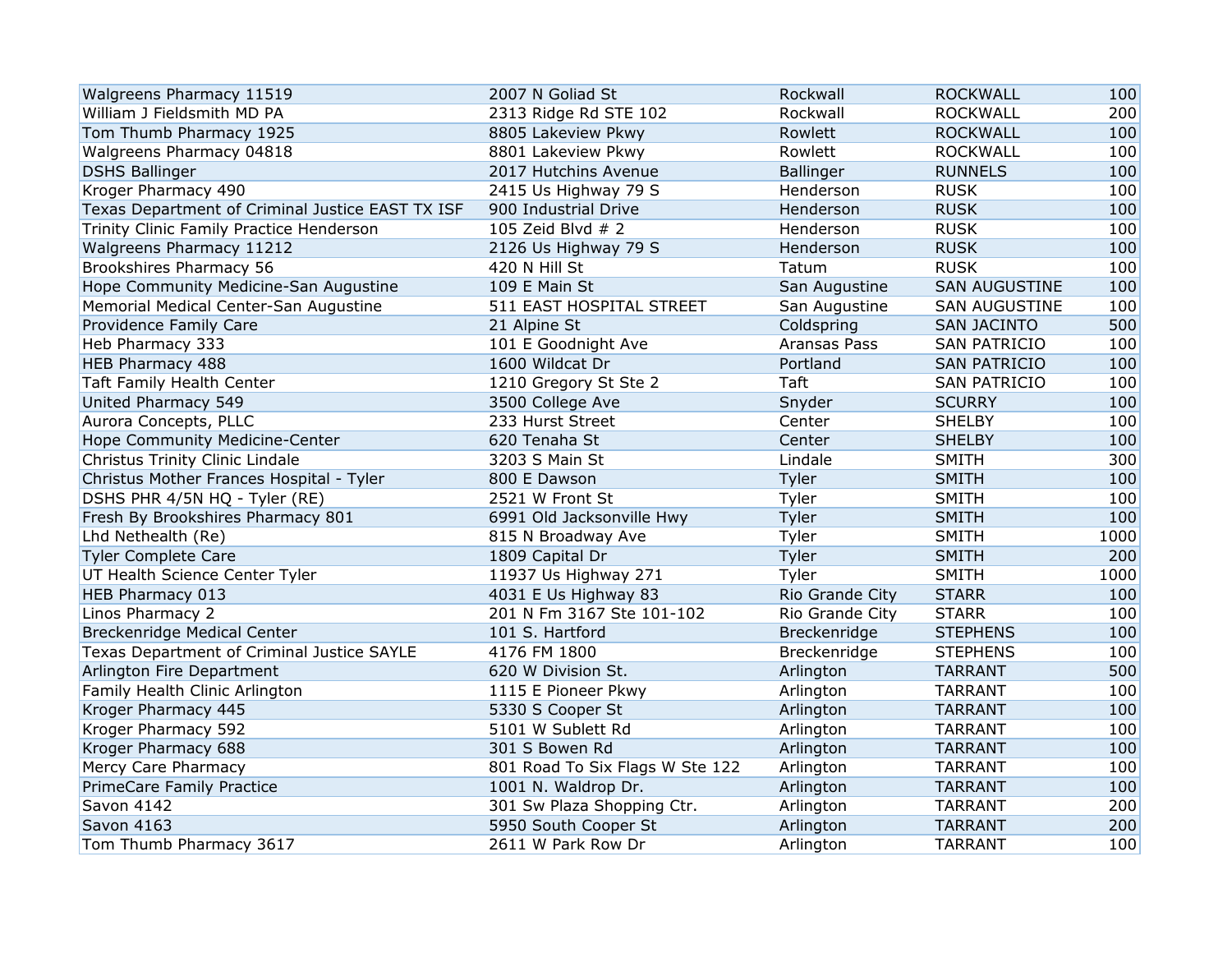| Jps Nw Health Center                                                | 401 Stribling Dr.         | Azle                         | <b>TARRANT</b> | 500  |
|---------------------------------------------------------------------|---------------------------|------------------------------|----------------|------|
| Savon 4290                                                          | 480 Northwest Pkwy        | Azle                         | <b>TARRANT</b> | 100  |
| Kroger Pharmacy 521                                                 | 2109 Harwood Rd           | Bedford                      | <b>TARRANT</b> | 100  |
| Texas Health Huguley Hospital - Fort Worth South                    | 11801 South Fwy           | <b>Burleson</b>              | <b>TARRANT</b> | 3225 |
| Market Street Pharmacy 560                                          | 5605 Colleyville Blvd     | Colleyville                  | <b>TARRANT</b> | 100  |
| Jps Northeast Chc                                                   | 3200 W Euless Blvd        | Euless                       | <b>TARRANT</b> | 200  |
| <b>STAR WELLNESS</b>                                                | 451 Westpark Way Ste 1    | <b>Euless</b>                | <b>TARRANT</b> | 300  |
| Baylor Scott And White All Saints Medical Center - For 1400 8th Ave |                           | Fort Worth                   | <b>TARRANT</b> | 1950 |
| Best Value Ridglea Pharmacy                                         | 5932 Lovell Ave           | Fort Worth                   | <b>TARRANT</b> | 100  |
| Clinica Mi Doctor #6                                                | 229 Ne 28th St            | Fort Worth                   | <b>TARRANT</b> | 100  |
| Jps Diamond Hill Jarvis                                             | 3308 Deen Rd              | Fort Worth                   | <b>TARRANT</b> | 500  |
| <b>JPS Health Connect</b>                                           | 1400 South Main Street    | Fort Worth                   | <b>TARRANT</b> | 100  |
| Jps Hospital                                                        | 1500 South Main St        | Fort Worth                   | <b>TARRANT</b> | 6025 |
| Jps Polytechnic Health Center                                       | 1650 S Beach St           | Fort Worth                   | <b>TARRANT</b> | 500  |
| Jps South Campus Clinic                                             | 2500 Circle Dr            | Fort Worth                   | <b>TARRANT</b> | 300  |
| Jps Watauga Gertrude Tarpley Chc                                    | 6601 Watauga Rd Ste 124   | Fort Worth                   | <b>TARRANT</b> | 300  |
| Kroger Pharmacy 439                                                 | 9114 Camp Bowie West Blvd | Fort Worth                   | <b>TARRANT</b> | 100  |
| Kroger Pharmacy 520                                                 | 3120 S University Dr      | Fort Worth                   | <b>TARRANT</b> | 100  |
| Kroger Pharmacy 532                                                 | 5241 North Tarrant Pkwy   | Fort Worth                   | <b>TARRANT</b> | 100  |
| La Gran Plaza Health Center                                         | 1101 S. Main St.          | Fort Worth                   | <b>TARRANT</b> | 100  |
| Md Family Clinic - Fort Worth                                       | 1200 Woodhaven Blvd       | Fort Worth                   | <b>TARRANT</b> | 300  |
| Perrone Pharmacy                                                    | 3921 Benbrook Highway     | Fort Worth                   | <b>TARRANT</b> | 200  |
| Savon 4272                                                          | 850 E Loop 820            | Fort Worth                   | <b>TARRANT</b> | 200  |
| Savon 4286                                                          | 6700 West Freeway         | Fort Worth                   | <b>TARRANT</b> | 100  |
| Tarrant Co Ph Bagsby                                                | 3212 Miller Ave           | Fort Worth                   | <b>TARRANT</b> | 100  |
| Tarrant Co Ph Imm Outreach                                          | 1101 S Main St Ste 1350   | Fort Worth                   | <b>TARRANT</b> | 4925 |
| Tarrant Co Ph Nw Health Ctr                                         | 3800 Adam Grubb           | Fort Worth                   | <b>TARRANT</b> | 100  |
| Tarrant Co Ph Sw Health Ctr                                         | 6551 Granbury Rd          | Fort Worth                   | <b>TARRANT</b> | 100  |
| <b>Texas Health Medical Support</b>                                 | 1100 Bridgewood           | Fort Worth                   | <b>TARRANT</b> | 7000 |
| Kroger Pharmacy 817                                                 | 2525 W Interstate 20      | <b>Grand Prairie</b>         | <b>TARRANT</b> | 100  |
| MetHealth, PA                                                       | 4045 E Belknap St Ste 12  | <b>Haltom City</b>           | <b>TARRANT</b> | 100  |
| Kroger Pharmacy 516                                                 | 976 Keller Pkwy           | Keller                       | <b>TARRANT</b> | 100  |
| Kroger Pharmacy 537                                                 | 2061 Rufe Snow Dr         | Keller                       | <b>TARRANT</b> | 100  |
| North Hills Family Practice Keller                                  | 300 N Rufe Snow Dr        | Keller                       | <b>TARRANT</b> | 200  |
| <b>S V LLC</b>                                                      | 967 Keller Pkwy           | Keller                       | <b>TARRANT</b> | 100  |
| Tom Thumb Pharmacy 1972                                             | 980 Highway 287 N         | Mansfield                    | <b>TARRANT</b> | 100  |
| Kroger Pharmacy 582                                                 | 9135 Grapevine Hwy        | North Richland Hills TARRANT |                | 100  |
| Kroger Pharmacy 807                                                 | 7201 Boulevard 26         | North Richland Hills TARRANT |                | 100  |
| North Richland Hills Fire Department                                | 4301 City Point Dr        | North Richland Hills TARRANT |                | 100  |
| Healthcare Associates of Southlake                                  | 2106 East State Hwy 114   | Southlake                    | <b>TARRANT</b> | 100  |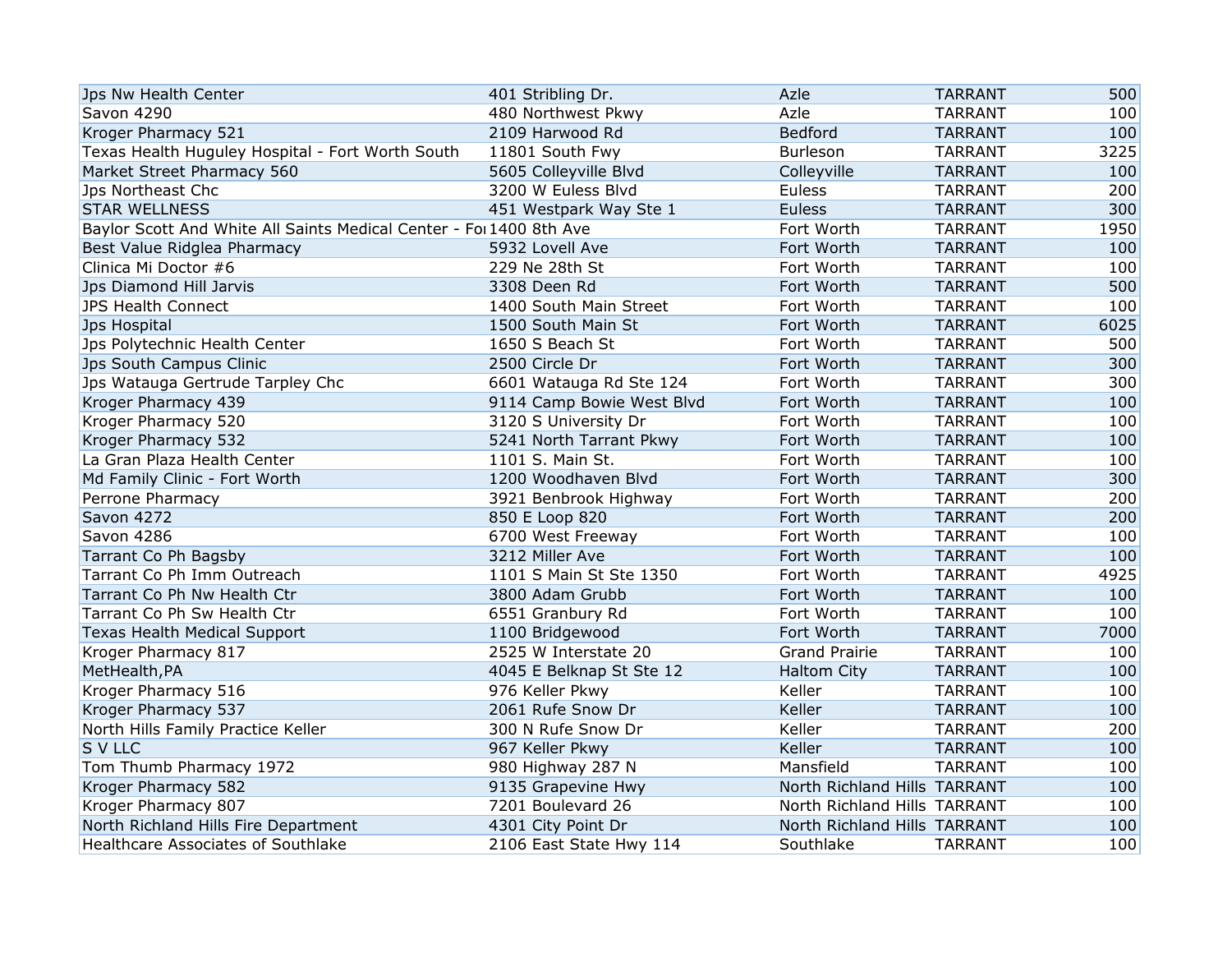| Kroger Pharmacy 512                            | 2110 E Southlake Blvd          | Southlake      | <b>TARRANT</b>   | 100  |
|------------------------------------------------|--------------------------------|----------------|------------------|------|
| Southlake DPS                                  | 600 State Street               | Southlake      | <b>TARRANT</b>   | 100  |
| HEB Pharmacy 0070                              | 1345 Barrow St                 | Abilene        | <b>TAYLOR</b>    | 100  |
| Hendrick Provider Network - Abilene 1          | 1210 N 18th St                 | Abilene        | <b>TAYLOR</b>    | 300  |
| Market Street Pharmacy 679                     | 4450 Buffalo Gap Rd            | Abilene        | <b>TAYLOR</b>    | 100  |
| Texas Cancer Center Abilene So                 | 1957 Antilley Rd               | Abilene        | <b>TAYLOR</b>    | 100  |
| Texas Department of Criminal Justice ROBERTSON | 12071 FM 3522                  | Abilene        | <b>TAYLOR</b>    | 100  |
| United Pharmacy #548                           | 3301 South 14th Street         | Abilene        | <b>TAYLOR</b>    | 100  |
| United Pharmacy 547                            | 920 N Willis St                | Abilene        | <b>TAYLOR</b>    | 200  |
| United Pharmacy 574                            | 2160 Pine St                   | Abilene        | <b>TAYLOR</b>    | 100  |
| Walgreens Pharmacy 04875                       | 3033 S 14th St                 | Abilene        | <b>TAYLOR</b>    | 100  |
| Walgreens Pharmacy 07937                       | 991 N Willis St                | Abilene        | <b>TAYLOR</b>    | 100  |
| Walgreens Pharmacy 15187                       | 1005 N Judge Ely Blvd          | Abilene        | <b>TAYLOR</b>    | 100  |
| Brownfield Regional Med Ctr Rural Hlth         | 703 E Felt St                  | Brownfield     | <b>TERRY</b>     | 100  |
| Super 1 Pharmacy 611                           | 602 S Jefferson Ave            | Mount Pleasant | <b>TITUS</b>     | 100  |
| Thurman's Pro-Med Pharmacy                     | 402 N Madison Ave              | Mount Pleasant | <b>TITUS</b>     | 100  |
| Walgreens Pharmacy 12293                       | 203 W Ferguson Rd              | Mount Pleasant | <b>TITUS</b>     | 100  |
| Albertsons Pharmacy 678                        | 3121 Sunset Dr                 | San Angelo     | <b>TOM GREEN</b> | 100  |
| San Angelo Health Department                   | 2030 Pulliam St Ste 8          | San Angelo     | <b>TOM GREEN</b> | 300  |
| Austin Public Safety Wellness Center           | 517 S Pleasant Valley Rd       | Austin         | <b>TRAVIS</b>    | 200  |
| Austin Regional Clinic - Quarry Lake           | 4515 Seton Center Pkwy Ste 220 | Austin         | <b>TRAVIS</b>    | 500  |
| Communitycare East Austin                      | 211 Comal St                   | Austin         | <b>TRAVIS</b>    | 200  |
| Communitycare North Central                    | 1210 W Braker Ln               | Austin         | <b>TRAVIS</b>    | 100  |
| DSHS CENTRAL PHARMACY WAREHOUSE                | 1111 NORTH LOOP                | Austin         | <b>TRAVIS</b>    | 1000 |
| Heart Hospital Of Austin                       | 3801 N Lamar Blvd              | Austin         | <b>TRAVIS</b>    | 700  |
| Lamar Plaza Drug Store                         | 1509 S Lamar Blvd #550         | Austin         | <b>TRAVIS</b>    | 200  |
| North Austin Medical Center                    | 12221 Mopac Exp North          | Austin         | <b>TRAVIS</b>    | 1675 |
| Orthopaedic Specialists Of Austin              | 4611 Guadalupe St              | Austin         | <b>TRAVIS</b>    | 100  |
| People's Community Clinic                      | 2909 N Interstate 35           | Austin         | <b>TRAVIS</b>    | 100  |
| People's Community Clinic - Austin 2           | 1101 Camino La Costa Ste 100   | Austin         | <b>TRAVIS</b>    | 200  |
| Randalls Pharmacy 1779                         | 2303 Ranch Road 620            | Austin         | <b>TRAVIS</b>    | 100  |
| Randalls Pharmacy 1850                         | 9911 Brodie Lane               | Austin         | <b>TRAVIS</b>    | 100  |
| Randalls Pharmacy 2475                         | 5311 Balcones Dr               | Austin         | <b>TRAVIS</b>    | 200  |
| Randalls Pharmacy 2485                         | 2025 W Ben White Blvd          | Austin         | <b>TRAVIS</b>    | 100  |
| Randalls Pharmacy 2987                         | 5145 N FM 620 Rd               | Austin         | <b>TRAVIS</b>    | 100  |
| Refugee Services - Austin 1                    | 1000 Toyath St                 | Austin         | <b>TRAVIS</b>    | 100  |
| Seton McCarthy Community Clinic                | 2811 E 2nd St                  | Austin         | <b>TRAVIS</b>    | 100  |
| Seton Medical Center Austin                    | 1201 W 38th St                 | Austin         | <b>TRAVIS</b>    | 1000 |
| Shots For Tots Far South                       | 405 W Stassney Ln              | Austin         | <b>TRAVIS</b>    | 100  |
| Shots For Tots St Johns                        | 7500 Blessing Ave              | Austin         | <b>TRAVIS</b>    | 100  |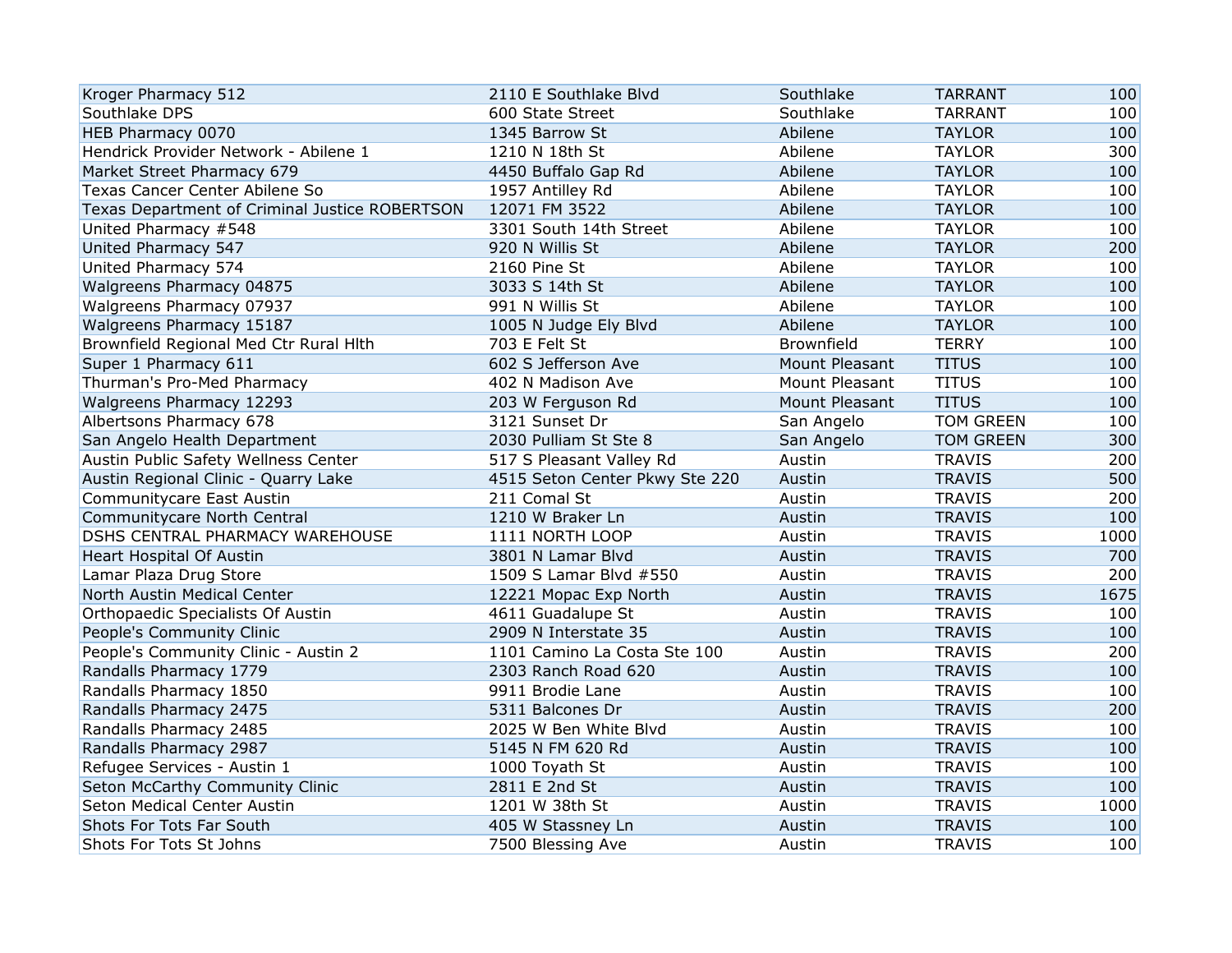| SHUBHA LLC DBA AURO PHARMACY                                          | 1139 W Braker Ln              | Austin              | <b>TRAVIS</b>    | 100  |
|-----------------------------------------------------------------------|-------------------------------|---------------------|------------------|------|
| South Austin Medical Center                                           | 901 W Ben White Blvd          | Austin              | <b>TRAVIS</b>    | 500  |
| <b>St Davids Medical Center</b>                                       | 919 E 32nd St                 | Austin              | <b>TRAVIS</b>    | 2275 |
| St. Josef's Clinic                                                    | 809 Lydia St                  | Austin              | <b>TRAVIS</b>    | 100  |
| Toth Enterprises Ii Victory Medical And Family Care                   | 4303 Victory Dr               | Austin              | <b>TRAVIS</b>    | 100  |
| <b>Trinity Internal Medicine</b>                                      | 313 E 12th St Ste 102 Ste 102 | Austin              | <b>TRAVIS</b>    | 100  |
| Vik Complete Care Lakeway                                             | 1518 Ranch Rd. 620 S. Bldg. H | Austin              | <b>TRAVIS</b>    | 300  |
| Walgreens Pharmacy 01970                                              | 3407 Wells Branch Pkwy        | Austin              | <b>TRAVIS</b>    | 100  |
| Wellmed Ben White                                                     | 706 W. Ben White Bldg. A      | Austin              | <b>TRAVIS</b>    | 100  |
| Randalls Pharmacy 3145                                                | 3441 N Lakeline Blvd          | Leander             | <b>TRAVIS</b>    | 100  |
| Seton Family Of Doctors Stone Hill                                    | 1512 Town Center Dr Ste 100   | Pflugerville        | <b>TRAVIS</b>    | 300  |
| Tyler County Hospital Family Medical Clinic                           | 104 N Beech St                | Woodville           | <b>TYLER</b>     | 200  |
| Divine Grace Pharmacy                                                 | 1970 Us Highway 259 S         | Diana               | <b>UPSHUR</b>    | 300  |
| Heb Pharmacy 441                                                      | 227 E Main St                 | Uvalde              | <b>UVALDE</b>    | 100  |
| Uvalde Memorial Hospital                                              | 1025 Garner Field Rd.         | Uvalde              | <b>UVALDE</b>    | 100  |
| Walgreens Pharmacy 13447                                              | 250 E Main St                 | Uvalde              | <b>UVALDE</b>    | 100  |
| Heb Pharmacy 418                                                      | 200 Veterans Blvd             | Del Rio             | <b>VAL VERDE</b> | 100  |
| Val Verde Rural Health Clinic                                         | 1801 N. Bedell                | Del Rio             | <b>VAL VERDE</b> | 500  |
| <b>Innate Medical Solution</b>                                        | 749 N. Waldrip                | <b>Grand Saline</b> | <b>VAN ZANDT</b> | 200  |
| Frank S Parma Md                                                      | 2700 Citizens Plz Ste 202     | Victoria            | <b>VICTORIA</b>  | 100  |
| Kroger Pharmacy 145                                                   | 223 Interstate 45 S           | Huntsville          | <b>WALKER</b>    | 100  |
| Monahans Pharmacy Inc.                                                | 801 E 4th St                  | Monahans            | <b>WARD</b>      | 100  |
| <b>Brenham Drug Partners</b>                                          | 2105 S Day Street             | <b>Brenham</b>      | WASHINGTON       | 100  |
| Brookshires Pharmacy 11 - Brenham                                     | 303 N Austin Pkwy             | Brenham             | WASHINGTON       | 100  |
| Heb Pharmacy 414                                                      | 2508 S Day St                 | <b>Brenham</b>      | WASHINGTON       | 100  |
| Txdads Brenham State Supported Living Center                          | 4001 Highway 36 S             | <b>Brenham</b>      | WASHINGTON       | 400  |
| Walgreens Pharmacy 10944                                              | 2411 S Ray St                 | <b>Brenham</b>      | WASHINGTON       | 100  |
| City Of Laredo Health Department                                      | 2600 Cedar Ave                | Laredo              | WEBB             | 500  |
| Gateway Hlth Comm Ctr Inc                                             | 2007 S Zapata Hwy             | Laredo              | <b>WEBB</b>      | 100  |
| TXAM International University Student Hlth Ser                        | 5201 University Blvd          | Laredo              | WEBB             | 100  |
| HEB Pharmacy 584                                                      | 306 N Mechanic St             | El Campo            | <b>WHARTON</b>   | 100  |
| Walgreens Pharmacy 09739                                              | 203 N Mechanic St             | El Campo            | <b>WHARTON</b>   | 100  |
| Heb Pharmacy 233                                                      | 1616 N Alabama Rd             | Wharton             | <b>WHARTON</b>   | 100  |
| United Pharmacy 515                                                   | 311 South Ave D.              | Burkburnett         | <b>WICHITA</b>   | 100  |
| Texas Department of Criminal Justice Allred                           | 2101 FM 369 N                 | Iowa Park           | <b>WICHITA</b>   | 100  |
| Harvest Drug And Gift - Wichita Falls - 4426 Kell Blvd 4426 Kell Blvd |                               | Wichita Falls       | <b>WICHITA</b>   | 300  |
| Myrna C De Asis Md                                                    | 1819 10th St                  | Wichita Falls       | <b>WICHITA</b>   | 100  |
| North Central Texas Comunity Healthcare Center                        | 200 MLK JR BLVD               | Wichita Falls       | <b>WICHITA</b>   | 100  |
| <b>Texoma Cancer Center</b>                                           | 5400 Kell Blvd                | Wichita Falls       | <b>WICHITA</b>   | 100  |
| United Pharmacy 516                                                   | 4516 Old Jacksboro Hwy        | Wichita Falls       | <b>WICHITA</b>   | 100  |